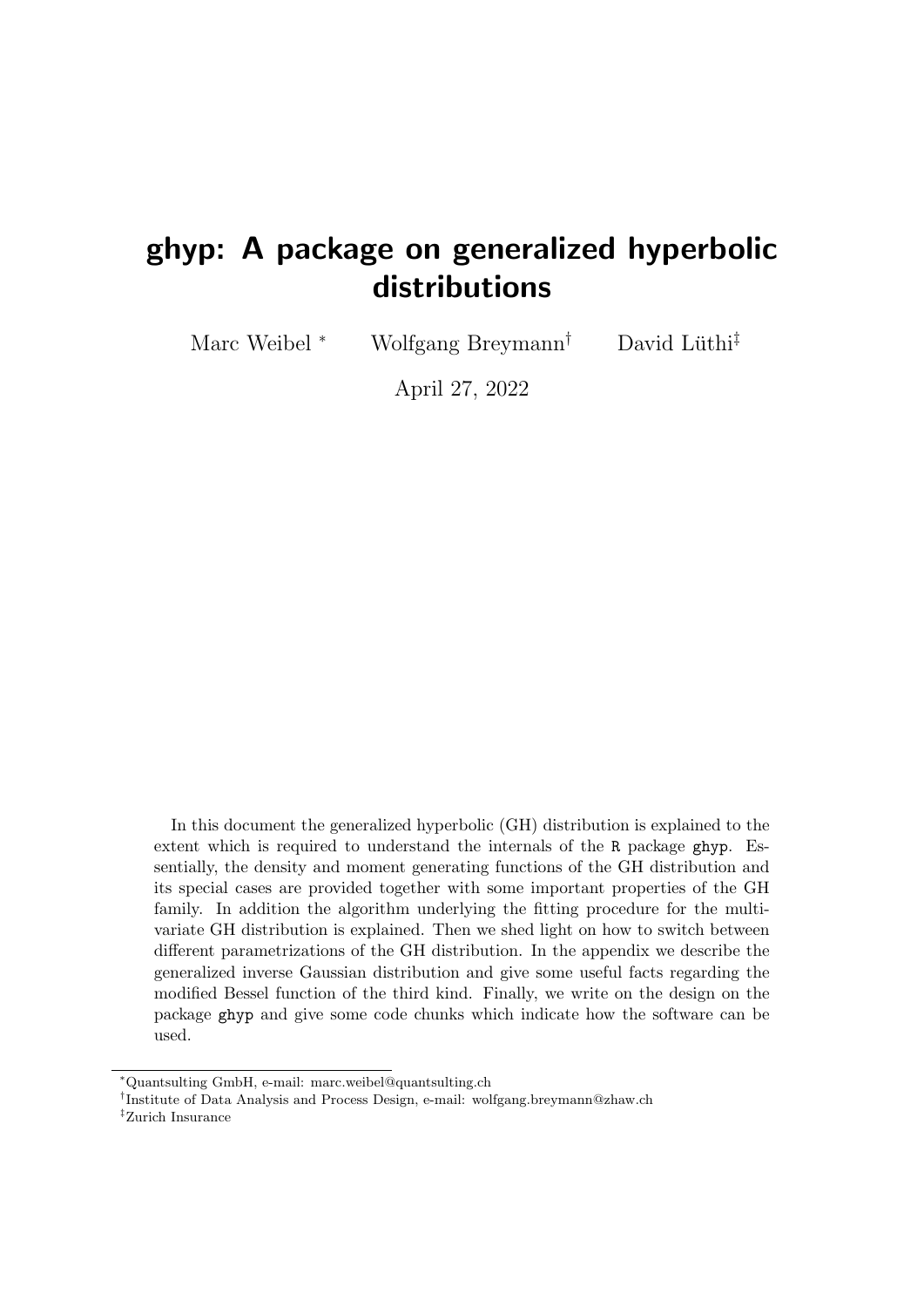# **Contents**

| 1. Introduction                                                                                                                                                                                                                        | 3                                                         |
|----------------------------------------------------------------------------------------------------------------------------------------------------------------------------------------------------------------------------------------|-----------------------------------------------------------|
| 2. Definition<br>2.2.                                                                                                                                                                                                                  | 3<br>$\overline{4}$<br>$\overline{4}$<br>5<br>5           |
| 3. Special cases of the generalized hyperbolic distribution                                                                                                                                                                            | 5                                                         |
| 4. Parametrization<br>4.3.<br>4.4.                                                                                                                                                                                                     | 6<br>6<br>$\overline{7}$<br>$\overline{7}$<br>8<br>8<br>9 |
| 5. Fitting generalized hyperbolic distributions to data                                                                                                                                                                                | 9<br>9<br>10                                              |
| 6. Applications, comments and references                                                                                                                                                                                               | 11                                                        |
| A. Shape of the univariate generalized hyperbolic distribution                                                                                                                                                                         | 12                                                        |
| <b>B. Modified Bessel function of the third kind</b>                                                                                                                                                                                   | 13                                                        |
| C. Generalized Inverse Gaussian distribution                                                                                                                                                                                           | 15<br>15<br>16                                            |
| D. Densities of the special cases of the GH distribution                                                                                                                                                                               | 17<br>17<br>18                                            |
| E. Conditional density of the mixing variable $W$<br>E.1. Generalized hyperbolic, hyperbolic and NIG distribution<br>E.2. Student-t distribution $\ldots \ldots \ldots \ldots \ldots \ldots \ldots \ldots \ldots \ldots \ldots \ldots$ | 18<br>19<br>19<br><b>20</b>                               |
| <b>F.</b> Distribution objects                                                                                                                                                                                                         | 20                                                        |
| <b>G.</b> Constructors                                                                                                                                                                                                                 | 20                                                        |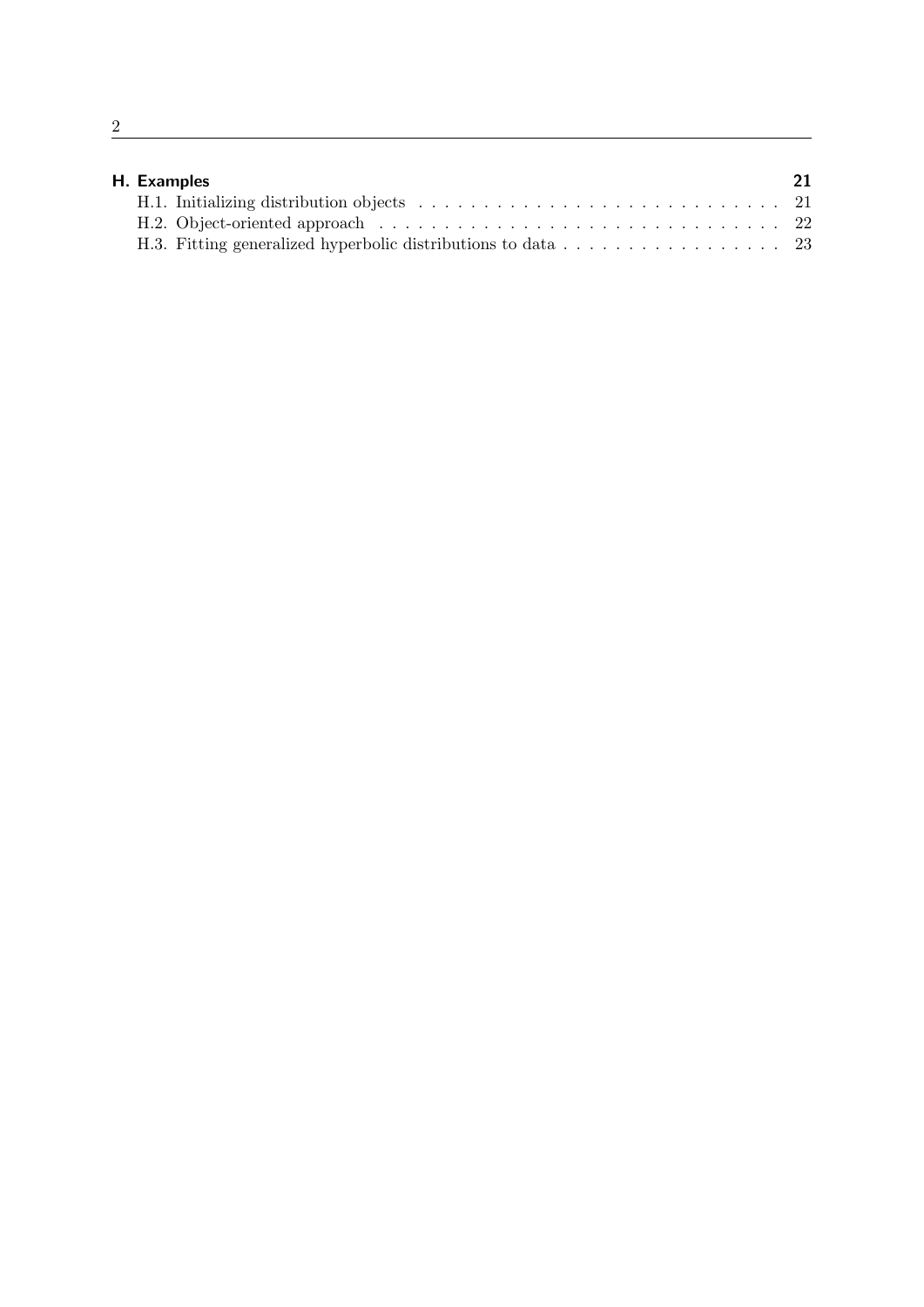### <span id="page-3-0"></span>1. Introduction

The origin of this package goes back to the first authors' years at RiskLab, when he worked together with Alexander McNeil to develop an algorithm for fitting multivariate generalized hyperbolic (GH) distributions. Accordingly, the functionality of this package partly overlaps McNeil's library QRMlib [\(McNeil,](#page-26-0) [2005\)](#page-26-0). However, there are quite some differences in the implementation. From the user's point of view, an important difference may be that one can choose between different parametrizations. In addition, with the present library it is possible to fit multivariate as well as univariate generalized hypberbolic distributions in a unified framework. Furthermore, the package ghyp provides a much richer set of functionality, including many plotting resources and graphical diagnostic tools as well as various utilities as the likelihoodratio test, Akaike information based model selection, and linear transformations for instance. In general, we put emphasis on financial application and provide several risk and performance measurement functionalities and a portfolio optimization routine. The finance related facilities are not described in this document, but in the reference manual of the package ghyp. This document is primarily intended to give the necessary information and formulas to deal with univariate and multivariate generalized hyperbolic distributions. It focuses on (i) different parametrizations, (ii) fitting multivariate GH distributions, and (iii) special cases of the GH distribution.

Please note that this document is by far not complete. A nice reference for univariate GH distributions and the generalized inverse Gaussian (GIG) distribution is [Prause](#page-27-0) [\(1999\)](#page-27-0) and [Paolella](#page-26-1) [\(2007\)](#page-26-1). An instructive guide for multivariate GH distributions is [McNeil, Frey, and](#page-26-2) [Embrechts](#page-26-2) [\(2005\)](#page-26-2), where one can find also some empirical work and applications of the GH distribution in finance.

# <span id="page-3-1"></span>2. Definition

Facts about generalized hyperbolic (GH) distributions are cited according to [McNeil, Frey, and](#page-26-2) [Embrechts](#page-26-2) [\(2005\)](#page-26-2) chapter 3*.*2.

The random vector **X** is said to have a multivariate GH distribution if

$$
\mathbf{X} \stackrel{\text{d}}{=} \mu + W\gamma + \sqrt{W}A\mathbf{Z}
$$
 (2.1)

where

- $(i)$  **Z** ∼  $N_k$ **(0***, I<sub>k</sub>*)
- (ii)  $A \in \mathbb{R}^{d \times k}$
- (iii)  $\mu, \gamma \in \mathbb{R}^d$
- (iv)  $W \geq 0$  is a scalar-valued random variable which is independent of **Z** and has a Generalized Inverse Gaussian distribution, written  $GIG(\lambda, \chi, \psi)$  (cf. appendix [C\)](#page-15-0).

Note that there are at least five alternative definitions leading to different parametrizations. In section [4](#page-6-0) we will present the parametrizations which are implemented in the package ghyp. The above definition, though intuitive, acquires an identifiability problem which will be described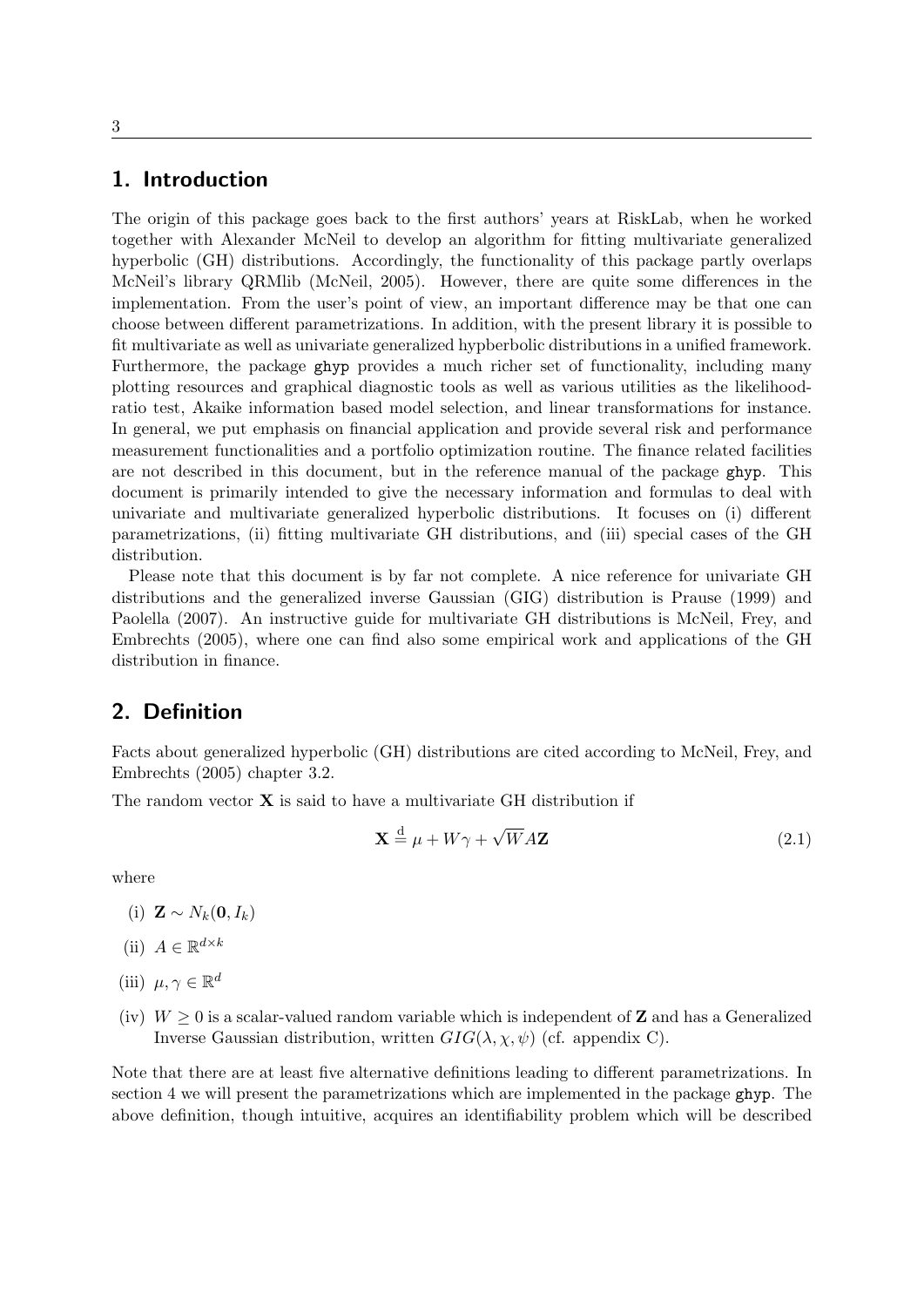in section [4.1.](#page-6-1) The parameters of a GH distribution given by the above definition admit the following interpretation:

- $\lambda, \chi, \psi$  determine the shape of the distribution. That is, how much weight is assigned to the tails and to the center. In general, the larger those parameters the closer the distribution is to the normal distribution.
- $\mu$  is the location parameter.
- $\Sigma = AA'$  is the dispersion-matrix.
- $\gamma$  is the skewness parameter. If  $\gamma = 0$ , then the distribution is symmetric around  $\mu$ .

Observe that the conditional distribution of  $\mathbf{X}|W = w$  is normal,

<span id="page-4-2"></span>
$$
\mathbf{X}|W = w \sim \mathcal{N}_d(\mu + w \gamma, w\Sigma),\tag{2.2}
$$

where  $\Sigma = AA'$ .

#### <span id="page-4-0"></span>2.1. Expected value and variance

The expected value and the variance are given by

$$
\mathbb{E}\left[\mathbf{X}\right] = \mu + \mathbb{E}\left[W\right]\gamma \tag{2.3}
$$

$$
var(\mathbf{X}) = \mathbb{E} [\text{cov}(\mathbf{X}|W)] + cov(\mathbb{E} [\mathbf{X}|W])
$$
  
= 
$$
var(W)\gamma\gamma' + \mathbb{E} [W] \Sigma.
$$
 (2.4)

#### <span id="page-4-1"></span>2.2. Density

Since the conditional distribution of **X** given *W* is Gaussian with mean  $\mu + W\gamma$  and variance  $W\Sigma$  the GH density can be found by mixing  $\mathbf{X}|W$  with respect to *W*.

<span id="page-4-3"></span>
$$
f_{\mathbf{X}}(\boldsymbol{x}) = \int_0^\infty f_{\mathbf{X}|W}(\boldsymbol{x}|w) f_W(w) dw
$$
\n
$$
= \int_0^\infty \frac{e^{(\boldsymbol{x}-\mu)'\Sigma^{-1}\gamma}}{(2\pi)^{\frac{d}{2}}|\Sigma|^{\frac{1}{2}}w^{\frac{d}{2}}} exp\left\{-\frac{Q(\boldsymbol{x})}{2w} - \frac{\gamma'\Sigma^{-1}\gamma}{2/w}\right\} f_W(w) dw
$$
\n
$$
= \frac{(\sqrt{\psi/\chi})^{\lambda}(\psi + \gamma'\Sigma^{-1}\gamma)^{\frac{d}{2}-\lambda}}{(2\pi)^{\frac{d}{2}}|\Sigma|^{\frac{1}{2}}K_{\lambda}(\sqrt{\chi\psi})} \times \frac{K_{\lambda-\frac{d}{2}}(\sqrt{(\chi + Q(\boldsymbol{x}))(\psi + \gamma'\Sigma^{-1}\gamma)}) e^{(\boldsymbol{x}-\mu)'\Sigma^{-1}\gamma}}{(\sqrt{(\chi + Q(\boldsymbol{x}))(\psi + \gamma'\Sigma^{-1}\gamma)})^{\frac{d}{2}-\lambda}},
$$
\n(2.5)

where the relation [\(B.2\)](#page-13-1) for the modified Bessel function of the third kind  $K_{\lambda}(\cdot)$  is used (cf. section [B\)](#page-13-0) and Q(*x*) denotes the mahalanobis distance  $Q(x) = (x - \mu)' \Sigma^{-1} (x - \mu)$ . The domain of variation of the parameters  $\lambda$ ,  $\chi$  and  $\psi$  is given in section [4](#page-6-0) and appendix [C.](#page-15-0)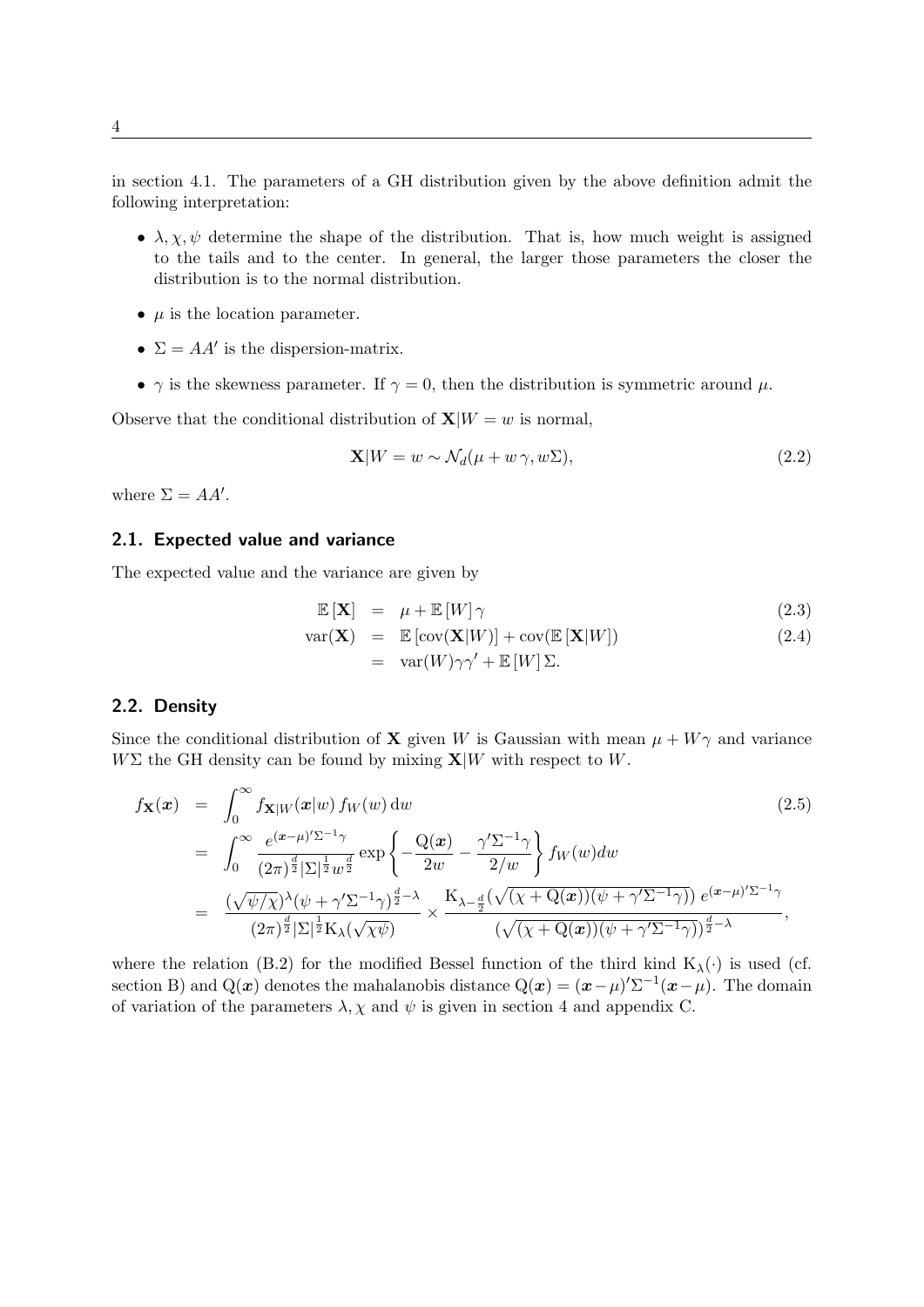### <span id="page-5-0"></span>2.3. Moment generating function

An appealing property of normal mixtures is that the moment generating function is easily calculated once the moment generating function of the mixture is known. Based on equation [\(C.2\)](#page-15-2) we obtain the moment generating function of a GH distributed random variable *X* as

$$
\mathbb{M}_{GH}(t) = \mathbb{E} \left[ \mathbb{E} \left[ \exp \left\{ \mathbf{t}' \mathbf{X} \right\} |W \right] \right] = e^{\mathbf{t}' \mu} \mathbb{E} \left[ \exp \left\{ W \left( \mathbf{t}' \gamma + 1/2 \mathbf{t}' \Sigma \mathbf{t} \right) \right\} \right] \n= e^{\mathbf{t}' \mu} \left( \frac{\psi}{\psi - 2\mathbf{t}'\gamma - \mathbf{t}' \Sigma \mathbf{t}} \right)^{\lambda/2} \frac{\mathbf{K}_{\lambda}(\sqrt{\psi(\chi - 2\mathbf{t}'\gamma - \mathbf{t}' \Sigma \mathbf{t})})}{\mathbf{K}_{\lambda}(\sqrt{\chi \psi})}, \quad \chi \geq 2 \mathbf{t}' \gamma + \mathbf{t}' \Sigma \mathbf{t}.
$$

For moment generating functions of the special cases of the GH distribution we refer to [Prause](#page-27-0) [\(1999\)](#page-27-0) and [Paolella](#page-26-1) [\(2007\)](#page-26-1).

### <span id="page-5-1"></span>2.4. Linear transformations

The GH class is closed under linear transformations:

**Proposition 1.** If  $\mathbf{X} \sim GH_d(\lambda, \chi, \psi, \mu, \Sigma, \gamma)$  and  $\mathbf{Y} = B\mathbf{X} + \mathbf{b}$ , where  $B \in \mathbb{R}^{k \times d}$  and  $\mathbf{b} \in \mathbb{R}^k$ , then  $Y \sim GH_k(\lambda, \chi, \psi, B\mu + \mathbf{b}, B\Sigma B', B\gamma)$ .

Proof. The characteristic function of **X** is

$$
\phi_X(\mathbf{t}) = \mathbb{E}\left[\mathbb{E}\left[e^{i \mathbf{t}'\mathbf{X}}|W\right]\right] = \mathbb{E}\left[e^{i \mathbf{t}'(\mu + W\gamma) - 1/2 W \mathbf{t}' \Sigma \mathbf{t}}\right] = e^{i \mathbf{t}'\mu} \hat{H}(1/2 \mathbf{t}' \Sigma \mathbf{t} - i \mathbf{t}'\gamma),
$$

where  $\hat{H}(\theta) = \int_0^\infty e^{-\theta v} dH(v)$  denotes the Laplace-Stieltjes transform of the distribution function *H* of *W*. Let  $Y = B X + b$ . The characteristic function is then

$$
\begin{array}{rcl}\n\phi_Y(t) & = & \mathbb{E}\left[\mathbb{E}\left[e^{it'(B\mathbf{X}+\mathbf{b})}|W\right]\right] = \mathbb{E}\left[e^{it'(B(\mu+W\gamma)+\mathbf{b})-1/2Wt'B\Sigma B't}\right] \\
& = & e^{it'(B\mu+\mathbf{b})}\hat{H}(1/2t'B\Sigma B't-i t'B\gamma).\n\end{array}
$$

Therefore,  $B\mathbf{X} + \mathbf{b} \sim \text{GH}_k(\lambda, \chi, \psi, B\mu + \mathbf{b}, B\Sigma B', B\gamma)$ .

# <span id="page-5-2"></span>3. Special cases of the generalized hyperbolic distribution

The GH distribution contains several special cases known under special names.

- If  $\lambda = \frac{d+1}{2}$  $\frac{+1}{2}$  the name generalized is dropped and we have a multivariate *hyperbolic* (*hyp*) distribution. The univariate margins are still GH distributed. Inversely, when  $\lambda = 1$  we get a multivariate GH distribution with hyperbolic margins.
- If  $\lambda = -\frac{1}{2}$  $\frac{1}{2}$  the distribution is called *Normal Inverse Gaussian (NIG)*.
- If  $\chi = 0$  and  $\lambda > 0$  one gets a limiting case which is known amongst others as Variance Gamma (VG) distribution.
- If  $\psi = 0$  and  $\lambda < 0$  the *generalized hyperbolic Student-t* distribution is obtained (called simply *Student-t* in what follows).

Further information about the special cases and the necessary formulas to fit these distributions to multivariate data can be found in the appendixes [C](#page-15-0) and [D.](#page-17-0) The parameter constraints for the special cases in different parametrizations are described in the following section.

 $\Box$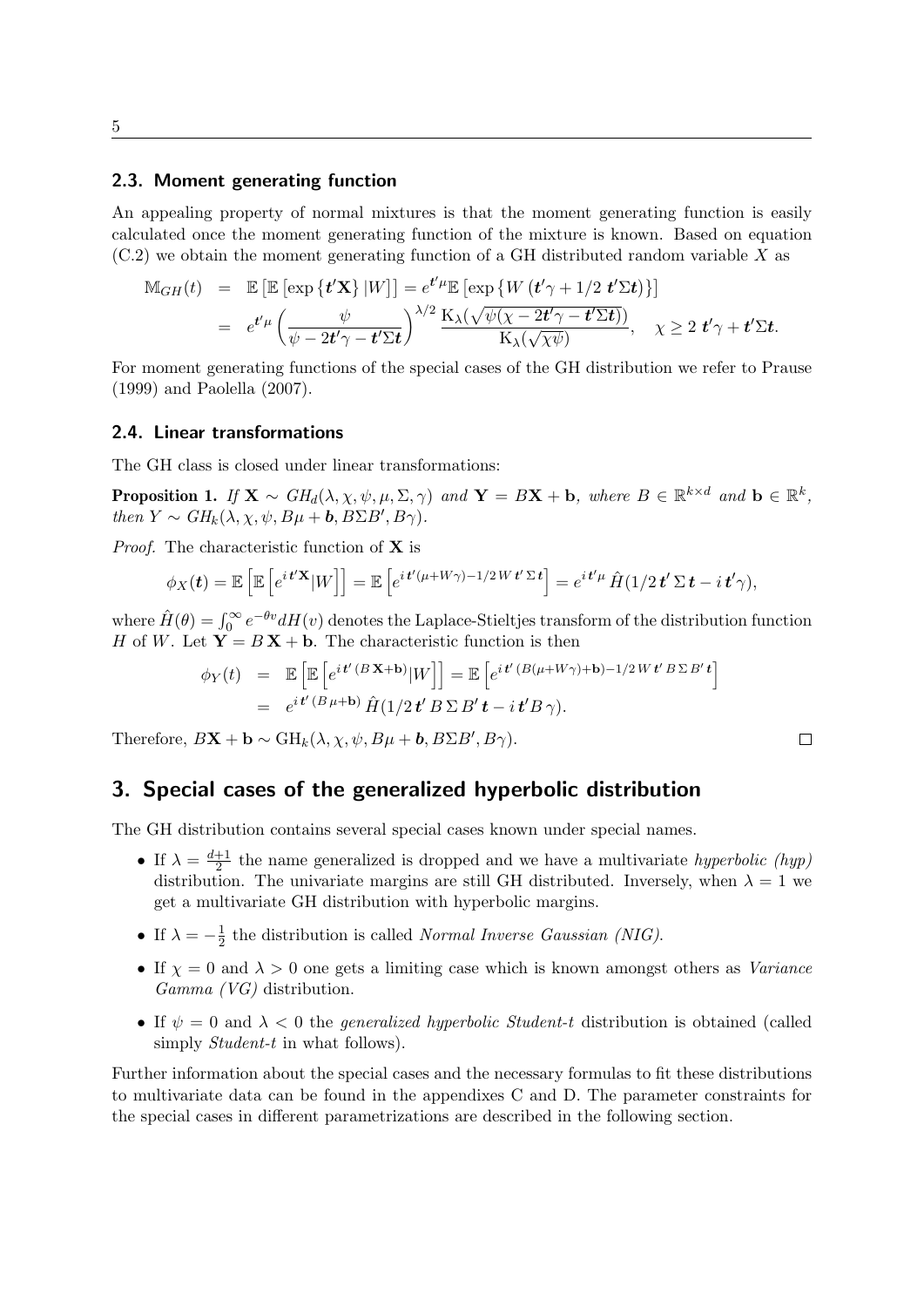# <span id="page-6-0"></span>4. Parametrization

There are several alternative parametrizations for the GH distribution. In the R package ghyp the user can choose between three of them. There exist further parametrizations which are not implemented and not mentioned here. For these parametrizations we refer to [Prause](#page-27-0) [\(1999\)](#page-27-0) and [Paolella](#page-26-1) [\(2007\)](#page-26-1).

Appendix [H.1](#page-21-1) explains how to use the parametrizations implemented in the package ghyp. Table [4.1](#page-6-2) describes the parameter ranges for each parametrization and each special case. Clearly, the dispersion matrices  $\Sigma$  and  $\Delta$  have to fulfill the usual conditions for covariance matrices, i.e., symmetry and positive definiteness as well as full rank. Appendix [H.1](#page-21-1) also gives a table where the constructor functions for each combination of distribution and parametrization are listed.

|      | $(\lambda, \chi, \psi, \mu, \Sigma, \gamma)$ -Parametrization        |                                                               |              |                                                                                   |                                                         |                                                                                                                                                                                  |  |
|------|----------------------------------------------------------------------|---------------------------------------------------------------|--------------|-----------------------------------------------------------------------------------|---------------------------------------------------------|----------------------------------------------------------------------------------------------------------------------------------------------------------------------------------|--|
|      | $\lambda$                                                            | $\chi$                                                        | $\psi$       |                                                                                   | Σ                                                       | $\gamma$                                                                                                                                                                         |  |
| ghyp | $\lambda \in \mathbb{R}$                                             | $\chi > 0$                                                    | $\psi > 0$   |                                                                                   | $\mu \in \mathbb{R}^d$ $\Sigma \in \mathbb{R}^{\Sigma}$ | $\gamma \in \mathbb{R}^d$                                                                                                                                                        |  |
| hyp  | $\lambda = \frac{d+1}{2}$                                            | $\chi > 0$                                                    |              | $\psi > 0 \quad \mu \in \mathbb{R}^d$                                             | $\Sigma \in \mathbb{R}^{\Sigma}$                        | $\gamma \in \mathbb{R}^d$                                                                                                                                                        |  |
| NIG  | $\lambda = -\frac{1}{2}$                                             | $\chi > 0$                                                    |              | $\psi > 0 \quad \mu \in \mathbb{R}^d \quad \Sigma \in \mathbb{R}^{\Sigma}$        |                                                         | $\gamma \in \mathbb{R}^d$                                                                                                                                                        |  |
| t    | $\lambda < 0$                                                        | $\chi > 0$                                                    |              | $\psi = 0 \qquad \mu \in \mathbb{R}^d \qquad \Sigma \in \mathbb{R}^\Sigma$        |                                                         | $\gamma \in \mathbb{R}^d$                                                                                                                                                        |  |
| VG   | $\lambda > 0$                                                        | $\chi = 0$                                                    | $\psi > 0$   | $\mu \in \mathbb{R}^d$ $\Sigma \in \mathbb{R}^{\Sigma}$                           |                                                         | $\gamma \in \mathbb{R}^d$                                                                                                                                                        |  |
|      |                                                                      |                                                               |              |                                                                                   |                                                         |                                                                                                                                                                                  |  |
|      | $(\lambda, \overline{\alpha}, \mu, \Sigma, \gamma)$ -Parametrization |                                                               |              |                                                                                   |                                                         |                                                                                                                                                                                  |  |
|      | $\lambda$                                                            | $\overline{\alpha}$                                           | $\mu$        | $\Sigma$                                                                          | $\gamma$                                                |                                                                                                                                                                                  |  |
| ghyp | $\lambda \in \mathbb{R}$                                             | $\overline{\alpha} > 0$                                       |              | $\mu \in \mathbb{R}^d$ $\Sigma \in \mathbb{R}^{\Sigma}$ $\gamma \in \mathbb{R}^d$ |                                                         |                                                                                                                                                                                  |  |
| hyp  | $\lambda = \frac{d+1}{2}$                                            | $\overline{\alpha} > 0$                                       |              | $\mu \in \mathbb{R}^d$ $\Sigma \in \mathbb{R}^{\Sigma}$ $\gamma \in \mathbb{R}^d$ |                                                         |                                                                                                                                                                                  |  |
| NIG  | $\lambda = \frac{1}{2}$                                              | $\overline{\alpha} > 0$                                       |              | $\mu \in \mathbb{R}^d$ $\Sigma \in \mathbb{R}^{\Sigma}$ $\gamma \in \mathbb{R}^d$ |                                                         |                                                                                                                                                                                  |  |
| t    | $\lambda = -\frac{\nu}{2} < -1$ $\overline{\alpha} = 0$              |                                                               |              | $\mu \in \mathbb{R}^d$ $\Sigma \in \mathbb{R}^{\Sigma}$ $\gamma \in \mathbb{R}^d$ |                                                         |                                                                                                                                                                                  |  |
| VG   | $\lambda > 0$                                                        | $\overline{\alpha} = 0$                                       |              | $\mu \in \mathbb{R}^d$ $\Sigma \in \mathbb{R}^{\Sigma}$                           | $\gamma \in \mathbb{R}^d$                               |                                                                                                                                                                                  |  |
|      |                                                                      |                                                               |              |                                                                                   |                                                         |                                                                                                                                                                                  |  |
|      | $(\lambda, \alpha, \mu, \Delta, \delta, \beta)$ -Parametrization     |                                                               |              |                                                                                   |                                                         |                                                                                                                                                                                  |  |
|      | $\lambda$                                                            | $\alpha$                                                      | $\delta$     | $\mu$                                                                             | Δ                                                       |                                                                                                                                                                                  |  |
| ghyp | $\lambda \in \mathbb{R}$                                             | $\alpha > 0$                                                  | $\delta > 0$ |                                                                                   |                                                         | $\mu \in \mathbb{R}^d \quad \Delta \in \mathbb{R}^\Delta \quad \boldsymbol{\beta} \in \{\boldsymbol{x} \in \mathbb{R}^d : \alpha^2 - \boldsymbol{x}'\Delta \boldsymbol{x} > 0\}$ |  |
| hyp  | $\lambda = \frac{d+1}{2}$                                            | $\alpha > 0$                                                  |              |                                                                                   |                                                         | $\delta > 0$ $\mu \in \mathbb{R}^d$ $\Delta \in \mathbb{R}^{\Delta}$ $\beta \in \{x \in \mathbb{R}^d : \alpha^2 - x' \Delta x > 0\}$                                             |  |
| NIG  | $\lambda=-\frac{1}{2}$                                               | $\alpha > 0$                                                  |              |                                                                                   |                                                         | $\delta > 0$ $\mu \in \mathbb{R}^d$ $\Delta \in \mathbb{R}^{\Delta}$ $\beta \in \{x \in \mathbb{R}^d : \alpha^2 - x' \Delta x > 0\}$                                             |  |
| t    | $\lambda < 0$                                                        | $\alpha = \sqrt{\boldsymbol{\beta}'\Delta\boldsymbol{\beta}}$ |              |                                                                                   |                                                         | $\delta > 0$ $\mu \in \mathbb{R}^d$ $\Delta \in \mathbb{R}^\Delta$ $\beta \in \mathbb{R}^d$                                                                                      |  |
| VG   | $\lambda > 0$                                                        | $\alpha > 0$                                                  | $\delta = 0$ |                                                                                   |                                                         | $\mu \in \mathbb{R}^d \quad \; \Delta \in \mathbb{R}^\Delta \quad \; \pmb{\beta} \in \{\pmb{x} \in \mathbb{R}^d : \alpha^2 - \pmb{x}' \Delta \pmb{x} > 0\}$                      |  |

<span id="page-6-2"></span>Table 4.1: The domain of variation for the parameters of the GH distribution and some of its special cases for different parametrizations. We denote the set of all feasible covariance matrices in  $\mathbb{R}^{d \times d}$  with  $\mathbb{R}^{\Sigma}$ . Furthermore, let  $\mathbb{R}^{\Delta} = \{A \in \mathbb{R}^{\Sigma} : |A| = 1\}.$ 

### <span id="page-6-1"></span>4.1. (*λ, χ, ψ, µ,* Σ*, γ*)-Parametrization

The  $(\lambda, \chi, \psi, \mu, \Sigma, \gamma)$ -parametrization is obtained as the normal mean-variance mixture distribution when  $W \sim GIG(\lambda, \chi, \psi)$ . This parametrization has a drawback of an identification problem. Indeed, the distributions  $GH_d(\lambda, \chi, \psi, \mu, \Sigma, \gamma)$  and  $GH_d(\lambda, \chi/k, k\psi, \mu, k\Sigma, k\gamma)$  are identical for any  $k > 0$ . Therefore, an identifying problem occurs when we start to fit the parameters of a GH distribution to data. This problem may be solved by introducing a suitable contraint. One possibility is to require the determinant of the dispersion matrix  $\Sigma$  to be 1.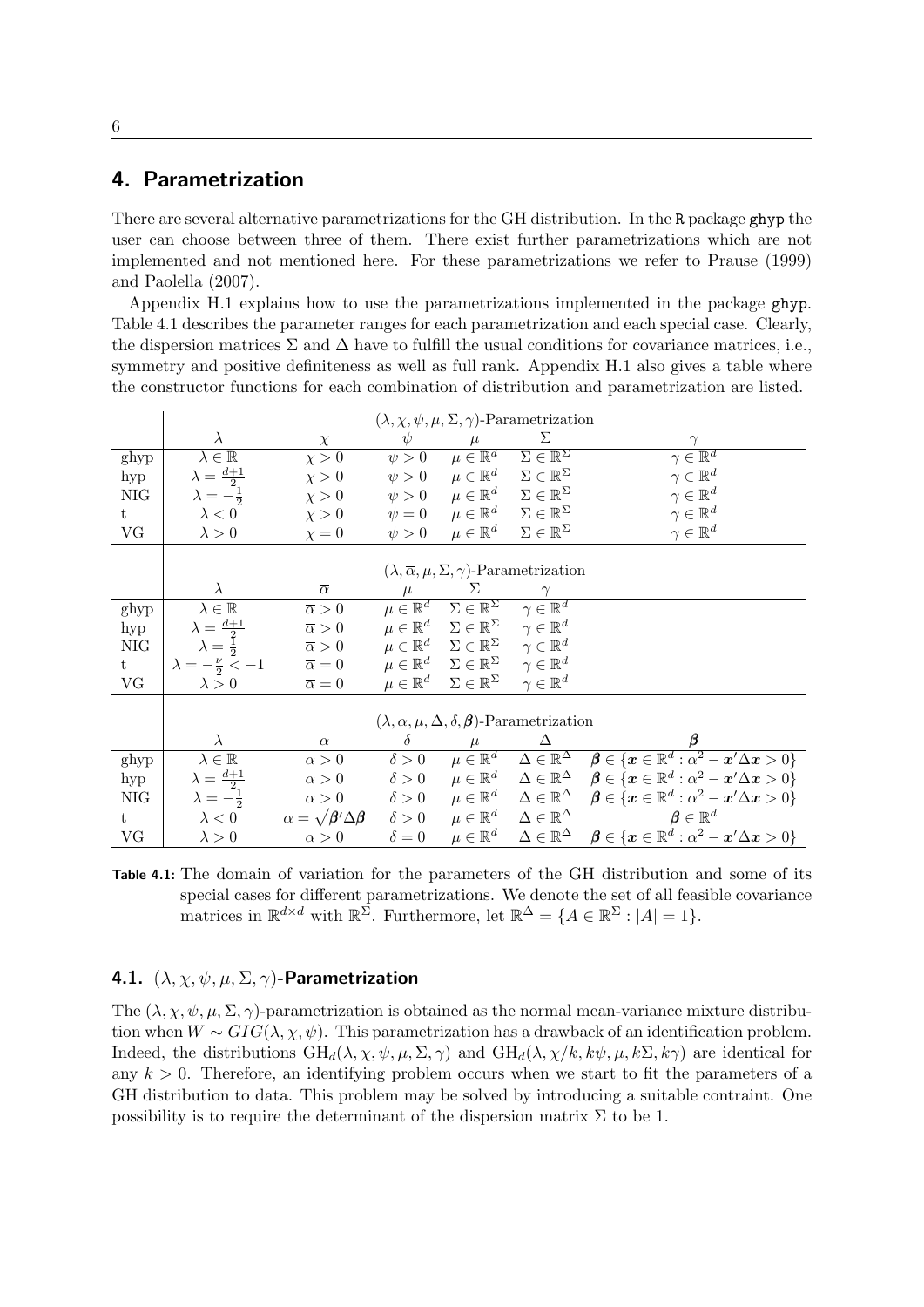### <span id="page-7-0"></span>4.2. (*λ, α, µ,* Σ*, γ*)-Parametrization

There is a more elegant way to eliminate the degree of freedom than constraining the determinant of the dispersion matrix  $\Sigma$  to 1. We simply require the expected value of the generalized inverse Gaussian distributed mixing variable *W* to be 1 (cf. [C\)](#page-15-0). This makes the interpretation of the skewness parameters  $\gamma$  easier and in addition, the fitting procedure becomes faster (cf. [5.1\)](#page-9-2).

Note that the expected value of a GIG distributed random variable exists as long as  $\psi > 0$ . If  $\psi \to 0$  the GIG distribution approaches the Inverse Gamma distribution (the mixing distribution belonging to a Student-t distribution) for which the expectation only exists if  $\gamma < -1$  (cf. appendix [C](#page-15-0) and [D.1\)](#page-17-1).

We define

$$
\mathbb{E}\left[W\right] = \sqrt{\frac{\chi}{\psi}} \frac{\mathcal{K}_{\lambda+1}(\sqrt{\chi\psi})}{\mathcal{K}_{\lambda}(\sqrt{\chi\psi})} = 1. \tag{4.1}
$$

and set

$$
\overline{\alpha} = \sqrt{\chi \psi}.\tag{4.2}
$$

It follows that

<span id="page-7-2"></span>
$$
\psi = \overline{\alpha} \frac{K_{\lambda+1}(\overline{\alpha})}{K_{\lambda}(\overline{\alpha})} \text{ and } \chi = \frac{\overline{\alpha}^2}{\psi} = \overline{\alpha} \frac{K_{\lambda}(\overline{\alpha})}{K_{\lambda+1}(\overline{\alpha})}. \tag{4.3}
$$

Note that whenever  $\lambda = -0.5$  (NIG distribution) we have that  $\psi = \overline{\alpha}$  and  $\chi = \overline{\alpha}$ . This is because of the symmetry of the Bessel function (cf. equation [B.5\)](#page-13-2).

The drawback of the  $(\lambda, \overline{\alpha}, \mu, \Sigma, \gamma)$ -parametrization is that it does not exist in the case  $\overline{\alpha} = 0$ and  $\lambda \in [-1, 0]$ , which corresponds to a Student-t distribution with non-existing variance. Note that the  $(\lambda, \overline{\alpha}, \mu, \Sigma, \gamma)$ -parametrization yields to a slightly different parametrization for the special case of a Student-t distribution (cf. section [D.1](#page-17-1) for details). The limit of the equations [\(4.3\)](#page-7-2) as  $\bar{\alpha} \downarrow 0$  can be found in [\(D.3\)](#page-17-2) and [\(D.9\)](#page-18-2).

### <span id="page-7-1"></span>4.3. (*λ, α, µ,* ∆*, δ, β*)-Parametrization

When the GH distribution was introduced in [Barndorff-Nielsen](#page-25-0) [\(1977\)](#page-25-0), the following parametrization for the multivariate case was used:

$$
f_{\mathbf{X}}(\boldsymbol{x}) = \frac{(\alpha^2 - \boldsymbol{\beta}' \Delta \boldsymbol{\beta})^{\lambda/2}}{(2\pi)^{\frac{d}{2}} \sqrt{|\Delta|} \alpha^{\lambda - \frac{d}{2}} \delta^{\lambda} \mathcal{K}_{\lambda} (\delta \sqrt{\alpha^2 - \boldsymbol{\beta}' \Delta \boldsymbol{\beta}})} \times \frac{\mathcal{K}_{\lambda - \frac{d}{2}}(\alpha \sqrt{\delta^2 + (\boldsymbol{x} - \mu)'\Delta^{-1}(\boldsymbol{x} - \mu)}) e^{\boldsymbol{\beta}'(\boldsymbol{x} - \mu)}}{(\sqrt{\delta^2 + (\boldsymbol{x} - \mu)'\Delta^{-1}(\boldsymbol{x} - \mu)})^{\frac{d}{2} - \lambda}}.
$$
\n(4.4)

Similar to the  $(\lambda, \chi, \psi, \mu, \Sigma, \gamma)$  parametrization, there is an identifying problem which can be solved by constraining the determinant of  $\Delta$  to 1. The mixture representation belonging to this parametrization is

$$
X|W = w \sim \mathcal{N}_d(\mu + w\beta\Delta, w\Delta) \tag{4.5}
$$

$$
W \sim GIG(\lambda, \delta^2, \alpha^2 - \beta' \Delta \beta). \tag{4.6}
$$

In the univariate case the above expression reduces to

$$
f_{\mathbf{X}}(x) = \frac{(\alpha^2 - \beta^2)^{\lambda/2}}{\sqrt{2\pi} \alpha^{\lambda - \frac{1}{2}} \delta^{\lambda} \mathcal{K}_{\lambda} (\delta \sqrt{\alpha^2 - \beta^2})} \times \frac{\mathcal{K}_{\lambda - \frac{1}{2}}(\alpha \sqrt{\delta^2 + (x - \mu)^2})}{(\sqrt{\delta^2 + (x - \mu)^2})^{\frac{1}{2} - \lambda}} e^{\beta(x - \mu)}, \quad (4.7)
$$

which is the most widely used parametrization of the GH distribution in literature.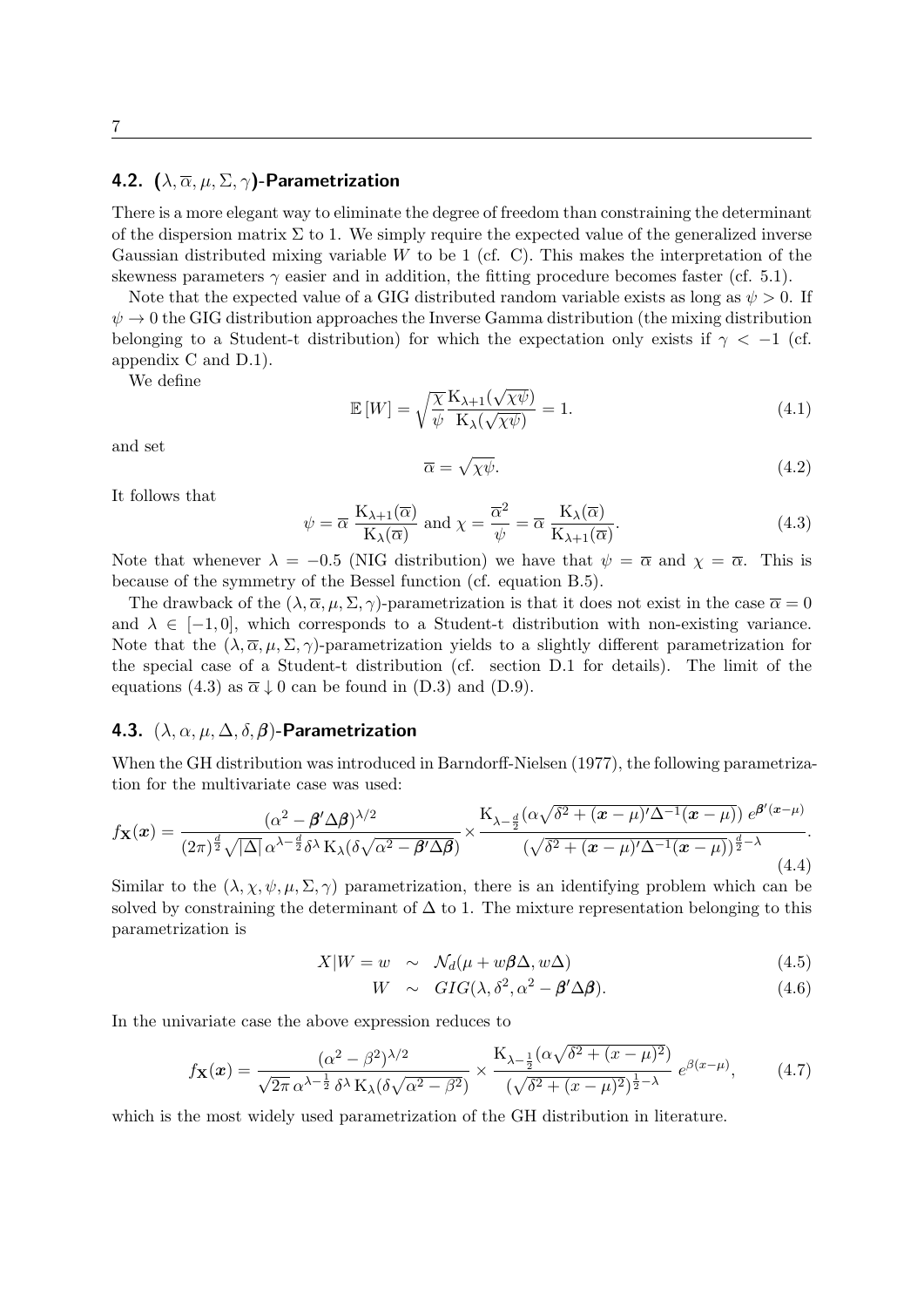### <span id="page-8-0"></span>4.4. Switching between different parametrizations

The following formulas can be used to switch between the  $(\lambda, \overline{\alpha}, \mu, \Sigma, \gamma)$ ,  $(\lambda, \chi, \psi, \mu, \Sigma, \gamma)$ , and the  $(\lambda, \alpha, \mu, \Delta, \delta, \beta)$ -parametrization. The parameters  $\lambda$  and  $\mu$  remain the same, regardless of the parametrization.

The way to obtain the  $(\lambda, \alpha, \mu, \Delta, \delta, \beta)$ -parametrization from the  $(\lambda, \overline{\alpha}, \mu, \Sigma, \gamma)$ -parametrization leads over the  $(\lambda, \chi, \psi, \mu, \Sigma, \gamma)$ -parametrization:

$$
(\lambda, \overline{\alpha}, \mu, \Sigma, \gamma) \quad \hookrightarrow \quad (\lambda, \chi, \psi, \mu, \Sigma, \gamma) \quad \hookrightarrow \quad (\lambda, \alpha, \mu, \Delta, \delta, \beta)
$$

 $(\lambda, \overline{\alpha}, \mu, \Sigma, \gamma) \rightarrow (\lambda, \chi, \psi, \mu, \Sigma, \gamma)$ : Use the relations in [\(4.3\)](#page-7-2) to obtain  $\chi$  and  $\psi$ . The parameters Σ and  $γ$  remain the same.

$$
(\lambda, \chi, \psi, \mu, \Sigma, \gamma) \to (\lambda, \overline{\alpha}, \mu, \Sigma, \gamma): \text{Set } k = \sqrt{\frac{\chi}{\psi}} \frac{K_{\lambda+1}(\sqrt{\chi\psi})}{K_{\lambda}(\sqrt{\chi\psi})}.
$$
  

$$
\overline{\alpha} = \sqrt{\chi\psi}, \quad \Sigma \equiv k \Sigma, \quad \gamma \equiv k \gamma
$$
(4.8)

 $(\lambda, \chi, \psi, \mu, \Sigma, \gamma) \rightarrow (\lambda, \alpha, \mu, \Delta, \delta, \beta)$ :

$$
\Delta = |\Sigma|^{-\frac{1}{d}} \Sigma , \quad \beta = \Sigma^{-1} \gamma
$$
  

$$
\delta = \sqrt{\chi |\Sigma|^{\frac{1}{d}}}, \quad \alpha = \sqrt{|\Sigma|^{-\frac{1}{d}} (\psi + \gamma' \Sigma^{-1} \gamma)}
$$
(4.9)

 $(\lambda, \alpha, \mu, \Delta, \delta, \beta) \rightarrow (\lambda, \chi, \psi, \mu, \Sigma, \gamma)$ :

$$
\Sigma = \Delta, \quad \gamma = \Delta \beta, \quad \chi = \delta^2, \quad \psi = \alpha^2 - \beta' \Delta \beta. \tag{4.10}
$$

#### <span id="page-8-1"></span>4.5. Location and scale invariant parametrizations

All parametrizations mentioned above can be modified to location and scale invariant parametrizations. For a *d*-variate GH random variable **X** there may occur problems if it is linearly transformed  $(\mathbf{Y} = B\mathbf{X} + \mathbf{b})$  while *B* affects the dimensionality (i.e.  $B \notin \mathbb{R}^{d \times d}$ ). Thus, let's consider the univariate case for a moment.

[2.4](#page-5-1) Let  $\sigma^2 = \Sigma$ . For the  $(\lambda, \chi, \psi, \mu, \Sigma, \gamma)$  and  $(\lambda, \overline{\alpha}, \mu, \Sigma, \gamma)$  parametrization one can define  $\bar{\gamma} = \sigma \gamma$ . The density reads

$$
f_X(x) = \frac{(\sqrt{\psi/\chi})^{\lambda}(\psi + \overline{\gamma}^2)^{\frac{1}{2} - \lambda}}{\sqrt{2\pi}\sigma K_{\lambda}(\sqrt{\chi\psi})} \times \frac{K_{\lambda - \frac{1}{2}}(\sqrt{(\chi + q(x)^2)(\psi + \overline{\gamma}^2)}) e^{q(x)\overline{\gamma}}}{(\sqrt{(\chi + q(x)^2)(\psi + \overline{\gamma}^2)})^{\frac{1}{2} - \lambda}}, \quad (4.11)
$$

where  $q(x) = (x - \mu)/\sigma$ .

In case of the  $(\lambda, \alpha, \mu, \Delta, \delta, \beta)$  parametrization one can define  $\overline{\alpha} = \alpha \delta$  and  $\overline{\beta} = \beta \delta$  (see the appendix of [Prause](#page-27-0) [\(1999\)](#page-27-0)) to get the invariant density

$$
f_X(x) = \frac{(\overline{\alpha}^2 - \overline{\beta}^2)^{\lambda/2}}{\sqrt{2\pi} \,\overline{\alpha}^{\lambda - \frac{1}{2}} \,\delta \,K_\lambda(\sqrt{\overline{\alpha}^2 - \overline{\beta}^2})} \times \frac{K_{\lambda - \frac{1}{2}}(\overline{\alpha}\sqrt{1 + q(x)^2})}{(\sqrt{1 + q(x)^2})^{\frac{1}{2} - \lambda}} \,e^{\beta q(x)}.\tag{4.12}
$$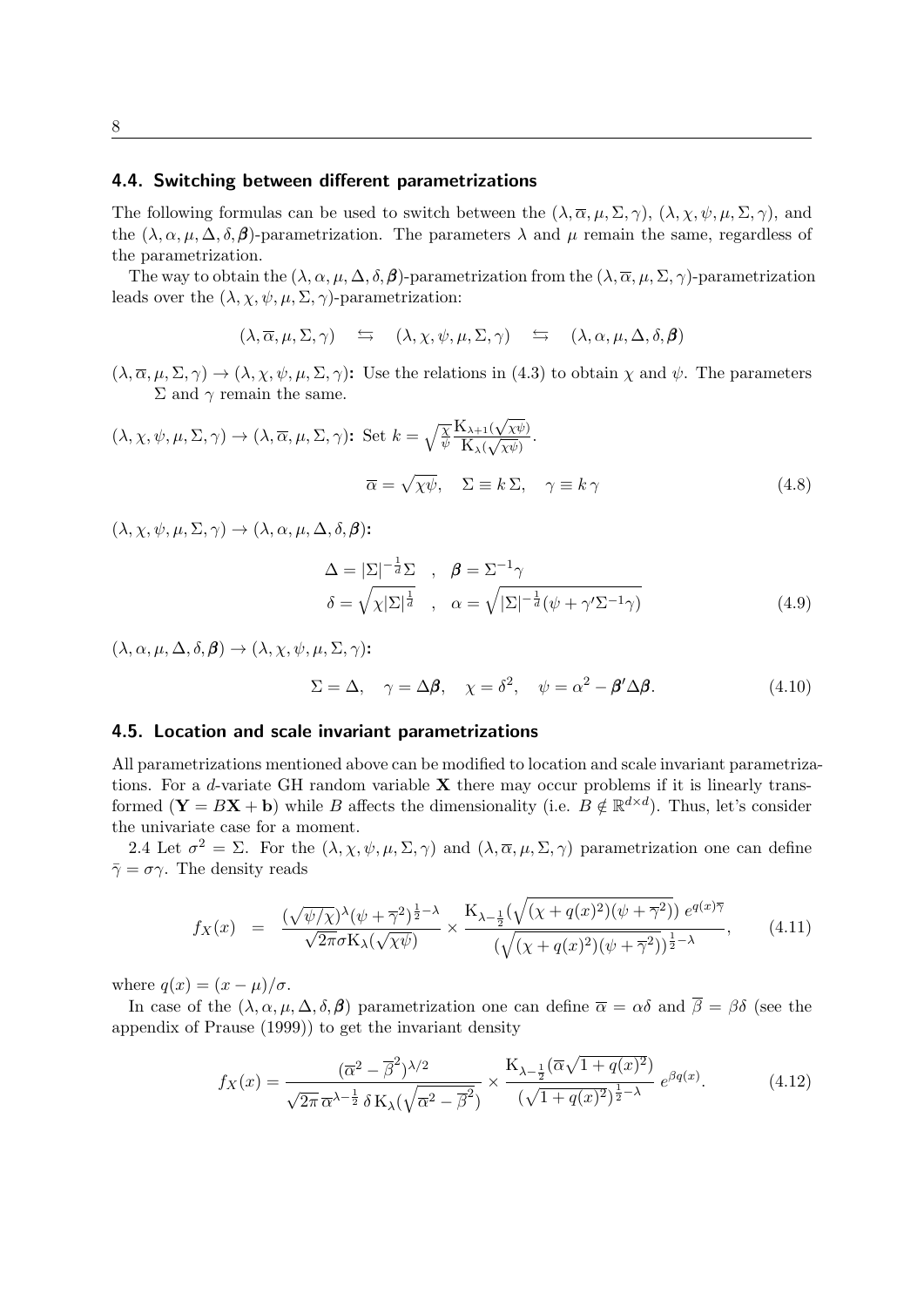#### <span id="page-9-0"></span>4.6. Numerical implementation

Internally, he package ghyp uses the  $(\lambda, \chi, \psi, \mu, \Sigma, \gamma)$ -parametrization. However, fitting is done in the  $(\lambda, \overline{\alpha}, \mu, \Sigma, \gamma)$ -parametrization since this parametrization does not necessitate additional constraints to eliminate the redundant degree of freedom. Consequently, what cannot be represented by the  $(\lambda, \overline{\alpha}, \mu, \Sigma, \gamma)$ -parametrization cannot be fitted (cf. section [4.2\)](#page-7-0).

### <span id="page-9-1"></span>5. Fitting generalized hyperbolic distributions to data

Numerical optimizers can be used to fit univariate GH distributions to data by means of maximum likelihood estimation. Multivariate GH distributions can be fitted with expectationmaximazion (EM) type algorithms (see [Dempster et al.](#page-26-3) [\(1977\)](#page-26-3) and [Meng and Rubin](#page-26-4) [\(1993\)](#page-26-4)).

#### <span id="page-9-2"></span>5.1. EM-Scheme

Assume we have iid data  $x_1, \ldots, x_n$  and parameters represented by  $\Theta = (\lambda, \overline{\alpha}, \mu, \Sigma, \gamma)$ . The problem is to maximize

$$
\ln L(\Theta; \boldsymbol{x}_1, \dots, \boldsymbol{x}_n) = \sum_{i=1}^n \ln f_{\mathbf{X}}(\boldsymbol{x}_i; \Theta).
$$
 (5.1)

This problem is not easy to solve due to the number of parameters and necessity of maximizing over covariance matrices. We can proceed by introducing an augmented likelihood function

<span id="page-9-3"></span>
$$
\ln \tilde{L}(\Theta; \mathbf{x}_1, \dots, \mathbf{x}_n, w_1, \dots, w_n) = \sum_{i=1}^n \ln f_{\mathbf{X}|W}(\mathbf{x}_i|w_i; \mu, \Sigma, \gamma) + \sum_{i=1}^n \ln f_W(w_i; \lambda, \overline{\alpha}) \tag{5.2}
$$

and spend the effort on the estimation of the latent mixing variables *w<sup>i</sup>* coming from the mixture representation [\(2.2\)](#page-4-2). This is where the EM algorithm comes into play.

E-step: Calculate the conditional expectation of the likelihood function [\(5.2\)](#page-9-3) given the data

 $x_1, \ldots, x_n$  and the current estimates of parameters  $\Theta^{[k]}$ . This results in the objective function

$$
Q(\Theta; \Theta^{[k]}) = \mathbb{E}\left[\ln \tilde{L}(\Theta; \boldsymbol{x}_1, \ldots, \boldsymbol{x}_n, w_1, \ldots, w_n)|\boldsymbol{x}_1, \ldots, \boldsymbol{x}_n; \Theta^{[k]}\right].
$$
 (5.3)

**M-step:** Maximize the objective function with respect to  $\Theta$  to obtain the next set of estimates  $\Theta^{[k+1]}$ .

Alternating between these steps yields to the maximum likelihood estimation of the parameter set Θ.

In practice, performing the E-Step means maximizing the second summand of [\(5.2\)](#page-9-3) numerically. The log density of the GIG distribution (cf. [C.1\)](#page-15-3) is

<span id="page-9-4"></span>
$$
\ln f_W(w) = \frac{\lambda}{2} \ln(\psi/\chi) - \ln(2\mathcal{K}_\lambda \sqrt{\chi \psi}) + (\lambda - 1) \ln w - \frac{\chi}{2} \frac{1}{w} - \frac{\psi}{2} w.
$$
 (5.4)

When using the  $(\lambda, \overline{\alpha})$ -parametrization this problem is of dimension two instead of three as it is in the  $(\lambda, \chi, \psi)$ -parametrization. As a consequence the performance increases.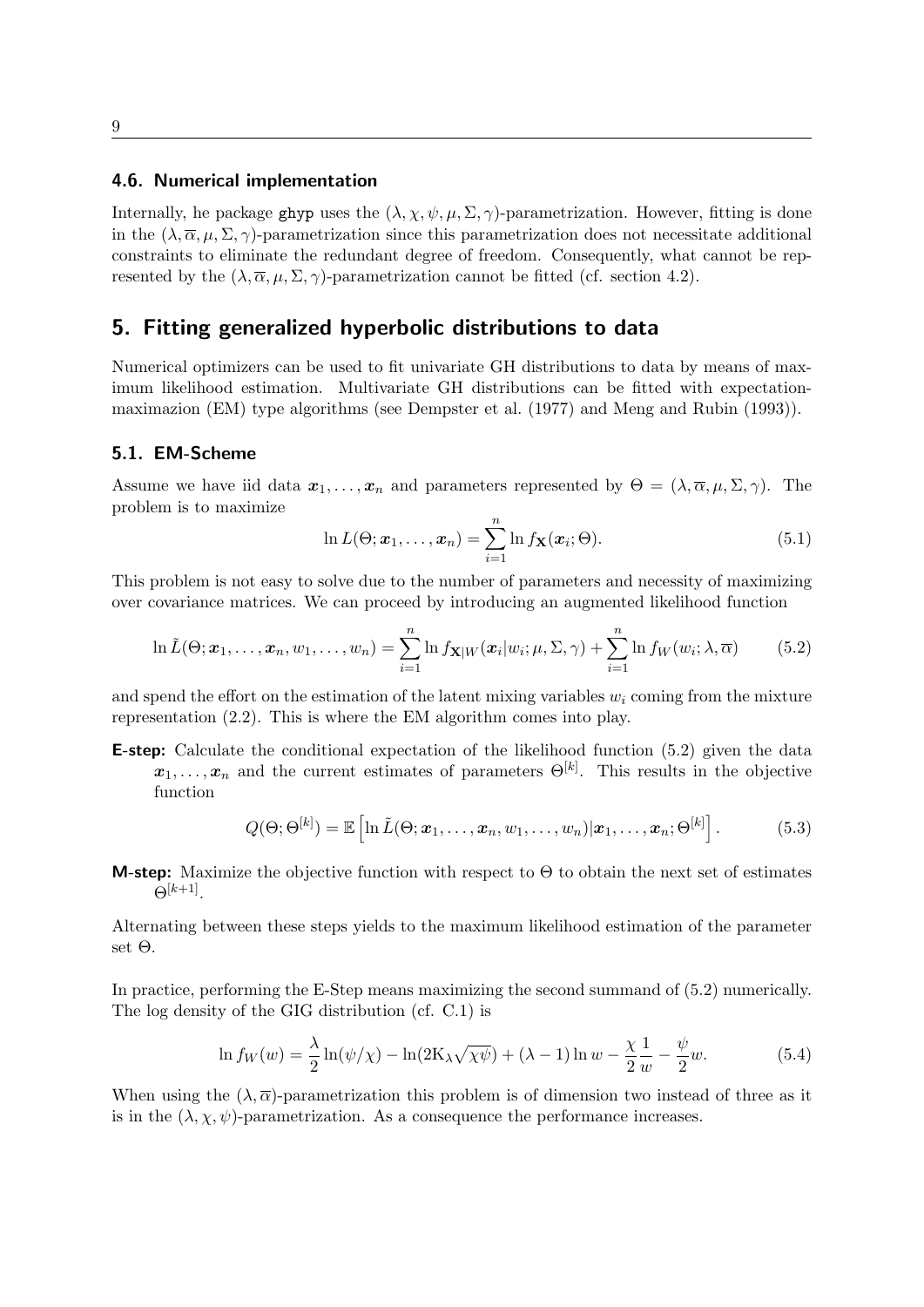Since the  $w_i$ 's are latent one has to replace  $w$ ,  $1/w$  and  $\ln w$  with the respective expected values in order to maximize the log likelihood function. Let

<span id="page-10-1"></span>
$$
\eta_i^{[k]} := \mathbb{E}\left[w_i \,|\, \boldsymbol{x}_i; \Theta^{[k]}\right], \; \delta_i^{[k]} := \mathbb{E}\left[w_i^{-1} \,|\, \boldsymbol{x}_i; \Theta^{[k]}\right], \; \xi_i^{[k]} := \mathbb{E}\left[\ln w_i \,|\, \boldsymbol{x}_i; \Theta^{[k]}\right].\tag{5.5}
$$

We have to find the conditional density of  $w_i$  given  $x_i$  to calculate these quantities (cf. [\(E.1\)](#page-19-2)).

#### <span id="page-10-0"></span>5.2. MCECM estimation

In the R implementation a modified EM scheme is used, which is called multi-cycle, expectation, conditional estimation (MCECM) algorithm [\(Meng and Rubin,](#page-26-4) [1993;](#page-26-4) [McNeil, Frey, and](#page-26-2) [Embrechts,](#page-26-2) [2005\)](#page-26-2). The different steps of the MCECM algorithm are sketched as follows:

- (1) Select reasonable starting values for  $\Theta^{[k]}$ . For example  $\lambda = 1, \overline{\alpha} = 1, \mu$  is set to the sample mean,  $\Sigma$  to the sample covariance matrix and  $\gamma$  to a zero skewness vector.
- (2) Calculate  $\chi^{[k]}$  and  $\psi^{[k]}$  as a function of  $\overline{\alpha}^{[k]}$  using [\(4.3\)](#page-7-2).
- (3) Use [\(5.5\)](#page-10-1), [\(C.3\)](#page-15-4) and [\(E.1\)](#page-19-2) to calculate the weights  $\eta_i^{[k]}$  $\delta_i^{[k]}$  and  $\delta_i^{[k]}$  $i^{k}$ . Average the weights to get

$$
\bar{\eta}^{[k]} = \frac{1}{n} \sum_{i=1}^{n} \eta_i^{[k]} \text{ and } \bar{\delta}^{[k]} = \frac{1}{n} \sum_{i=1}^{n} \delta_i^{[k]}.
$$
\n(5.6)

(4) If an asymmetric model is to be fitted set  $\gamma$  to **0**, else set

$$
\gamma^{[k+1]} = \frac{1}{n} \frac{\sum_{i=1}^{n} \delta_i^{[k]} (\bar{x} - x_i)}{\bar{\eta}^{[k]} \bar{\delta}^{[k]} - 1}.
$$
\n(5.7)

(5) Update  $\mu$  and  $\Sigma$ :

$$
\mu^{[k+1]} = \frac{1}{n} \frac{\sum_{i=1}^{n} \delta_i^{[k]} \mathbf{x}_i - \gamma^{[k+1]}}{\bar{\delta}^{[k]}}
$$
\n(5.8)

$$
\Sigma^{[k+1]} = \frac{1}{n} \sum_{i=1}^{n} \delta_i^{[k]} (\boldsymbol{x}_i - \mu^{[k+1]})(\boldsymbol{x}_i - \mu^{[k+1]})' - \bar{\eta}^{[k]} \gamma^{[k+1]} \gamma^{[k+1]}'. \tag{5.9}
$$

- (6) Set  $\Theta^{[k,2]} = (\lambda^{[k]}, \overline{\alpha}^{[k]}, \mu^{[k+1]}, \Sigma^{[k+1]}, \gamma^{[k+1]})$  and calculate weights  $\eta_i^{[k,2]}$  $\delta_i^{[k,2]}, \; \delta_i^{[k,2]}$  $\mathbf{z}_i^{[k,2]}$  and  $\mathbf{\xi}_i^{[k,2]}$ *i* using  $(5.5)$ ,  $(C.4)$  and  $(C.3)$ .
- (7) Maximize the second summand of [\(5.2\)](#page-9-3) with density [\(5.4\)](#page-9-4) with respect to  $\lambda$ ,  $\chi$  and  $\psi$  to complete the calculation of  $\Theta^{[k,2]}$  and go back to step (2). Note that the objective function must calculate  $\chi$  and  $\psi$  in dependence of  $\lambda$  and  $\overline{\alpha}$  using relation [\(4.3\)](#page-7-2).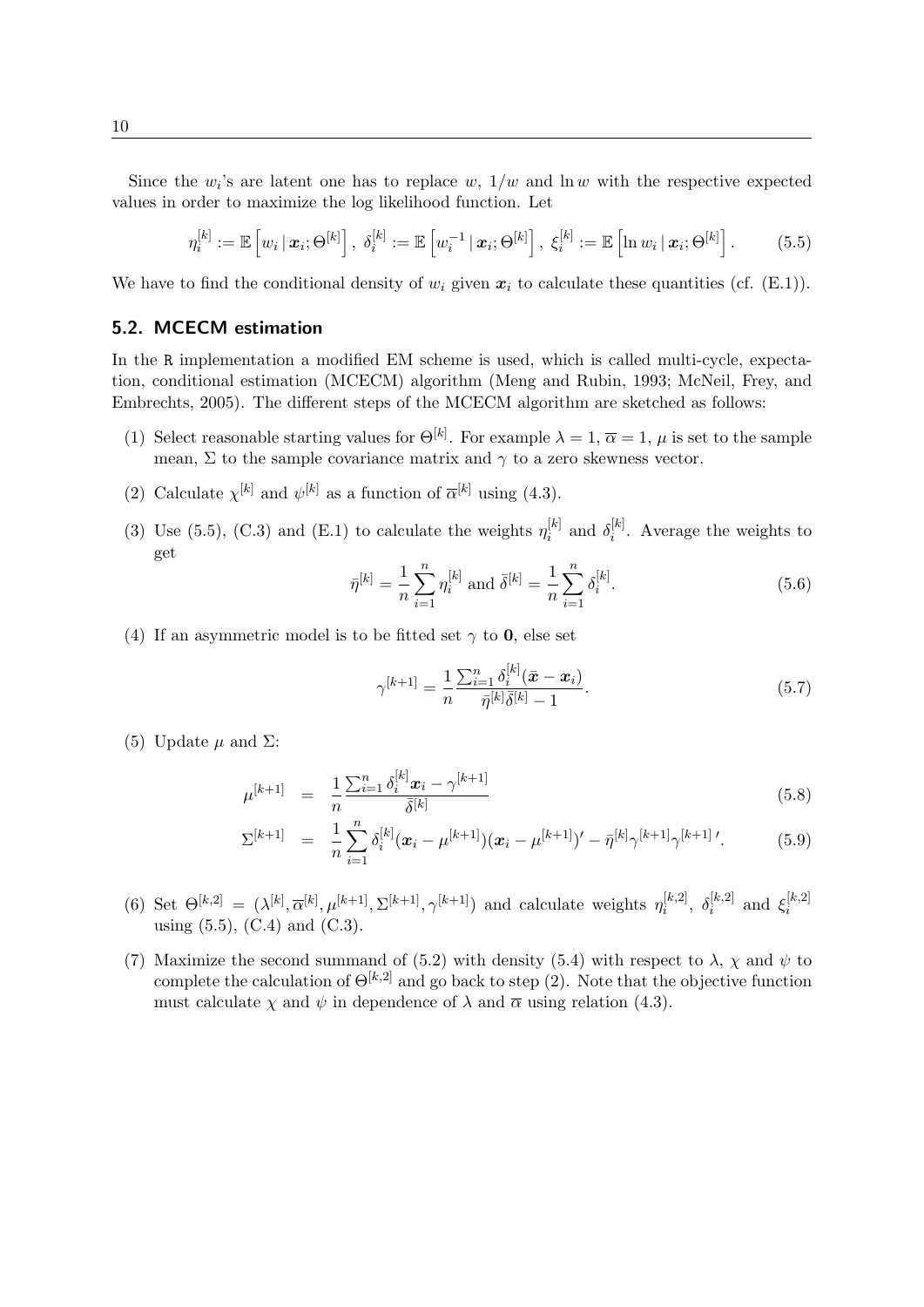# <span id="page-11-0"></span>6. Applications, comments and references

Even though the GH distribution was initially ivented to study the distribution of the logarithm of particle sizes, we will focus on applications of the GH distribution family in finance and risk measurement.

We have seen above that the GH distribution is very flexible in the sense that it nests several other distributions such as the Student-t (cf. [D.1\)](#page-17-1). To give some references and applications of the GH distribution let us first summarize some of its important properties. Beside of the above mentioned flexibility, three major facts led to the popularity of GH distribution family in finance:

- (1) The GH distribution features both fat tails and skewness. These properties account for some of the frequently reported stylized facts of financial returns but also of financial return volatility (hyperbolic GARCH effects).
- (2) The GH family is naturally extended to multivariate distributions<sup>[1](#page-11-1)</sup>. A multivariate GH distribution does exhibit some kind of non-linear dependence, for example tail-dependence. This reflects the fact that extremes mostly occur for several risk-drivers simultaneously in financial markets. This property is of fundamental importance for risk-management, and can influence for instance portfolio weights.
- (3) The GH distribution is infinitely divisible (cf. [Barndorff-Nielsen and Halgreen](#page-25-1) [\(1977\)](#page-25-1)). This is a necessary and sufficient condition to build  $Lévy$  processes. Lévy processes are widespread in finance because of their time-continuity and their ability to model jumps.

Based on these properties one can classify the applications of the GH distributions into the fields empirical modelling, riks and dependence modelling, Lévy processes  $\mathcal{B}'$  derivatives, and portfolio selection. In the following, we try to assign papers to each of the classes of applications mentioned above. Rather than giving summaries and conclusions for each paper, we simply cite them and refer the interested reader to the articles and the references therein. Note that some articles deal with special cases of the GH distribution only.

- Empirical modelling: [Eberlein and Keller](#page-26-5) [\(1995\)](#page-26-5); [Barndorff-Nielsen and Prause](#page-25-2) [\(2001\)](#page-25-2); [Fors](#page-26-6)[berg and Bollerslev](#page-26-6) [\(2002\)](#page-26-6); [Davidson](#page-26-7) [\(2004\)](#page-26-7); [Fergusson and Platen](#page-26-8) [\(2006\)](#page-26-8).
- Risk and dependence modelling: [Eberlein et al.](#page-26-9) [\(1998\)](#page-26-9); [Breymann et al.](#page-25-3) [\(2003\)](#page-25-3); [McNeil et al.](#page-26-2) [\(2005\)](#page-26-2); [Chen et al.](#page-26-10) [\(2005\)](#page-26-10); [Kassberger and Kiesel](#page-26-11) [\(2006\)](#page-26-11).
- **Lévy processes & derivatives:** [Barndorff-Nielsen](#page-25-4) [\(1997a,](#page-25-4)[b\)](#page-25-5); [Bibby and rensen](#page-25-6) [\(1997\)](#page-25-6); [Madan](#page-26-12) [et al.](#page-26-12) [\(1998\)](#page-26-12); [Raible](#page-27-1) [\(2000\)](#page-27-1); [Cont and Tankov](#page-26-13) [\(2003\)](#page-26-13); [Prause](#page-27-0) [\(1999\)](#page-27-0).

Portfolio selection: [Kassberger](#page-26-14) [\(2007\)](#page-26-14).

<span id="page-11-1"></span><sup>&</sup>lt;sup>1</sup>The extension to multivariate distributions is natural because of the mixing structure (see eq.  $(2.2)$ ).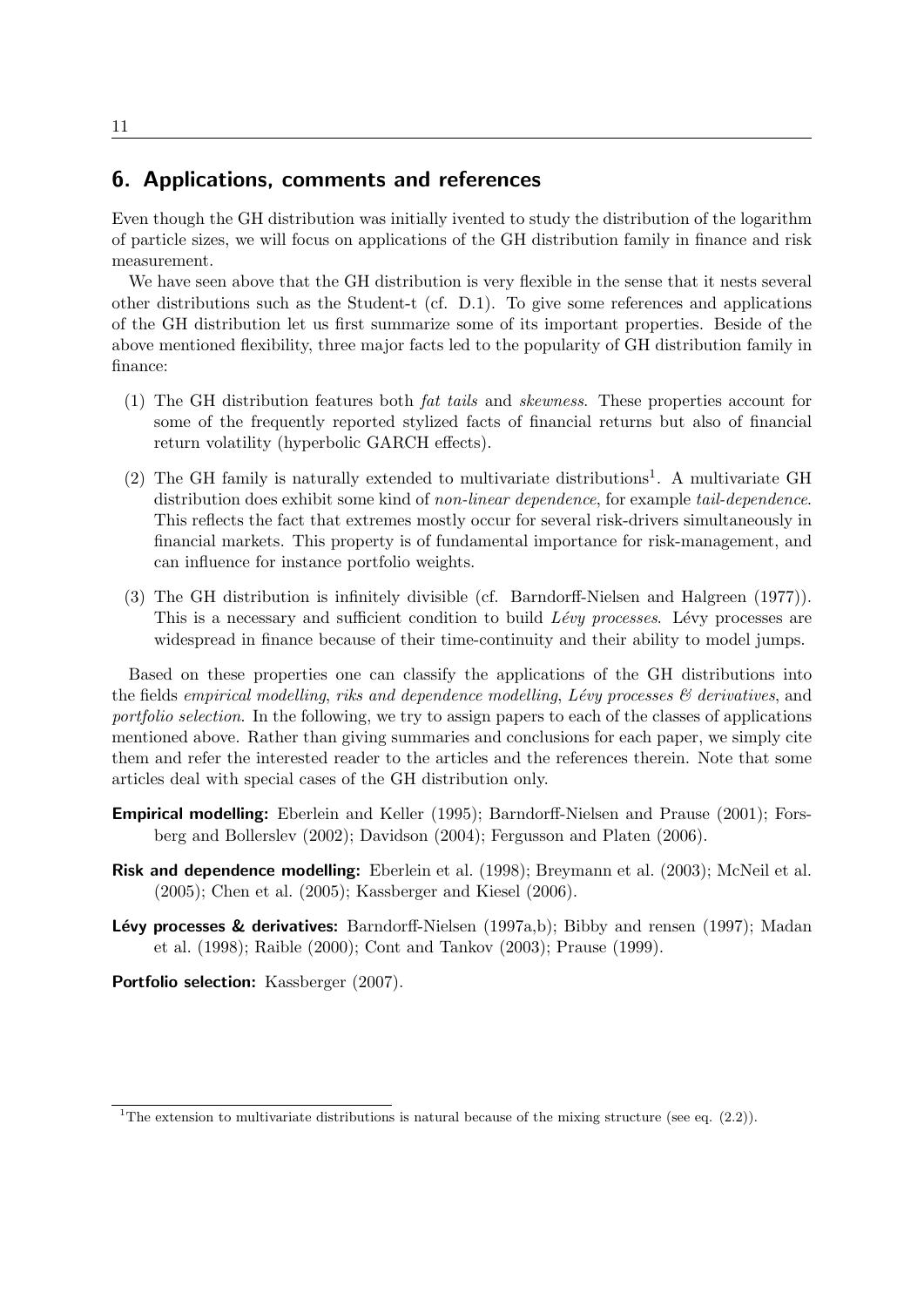# <span id="page-12-0"></span>A. Shape of the univariate generalized hyperbolic distribution



Y−Axis: λ; X−Axis: α

Figure A.1: The shape of the univariate generalized hyperbolic density drawn with different shape parameters  $(\lambda, \overline{\alpha})$ . The location and scale parameter  $\mu$  and  $\sigma$  are set to 0 and 1, respectively. The skewness parameter  $\gamma$  is 0 in the left column and  $-1$  in the right column of the graphics array.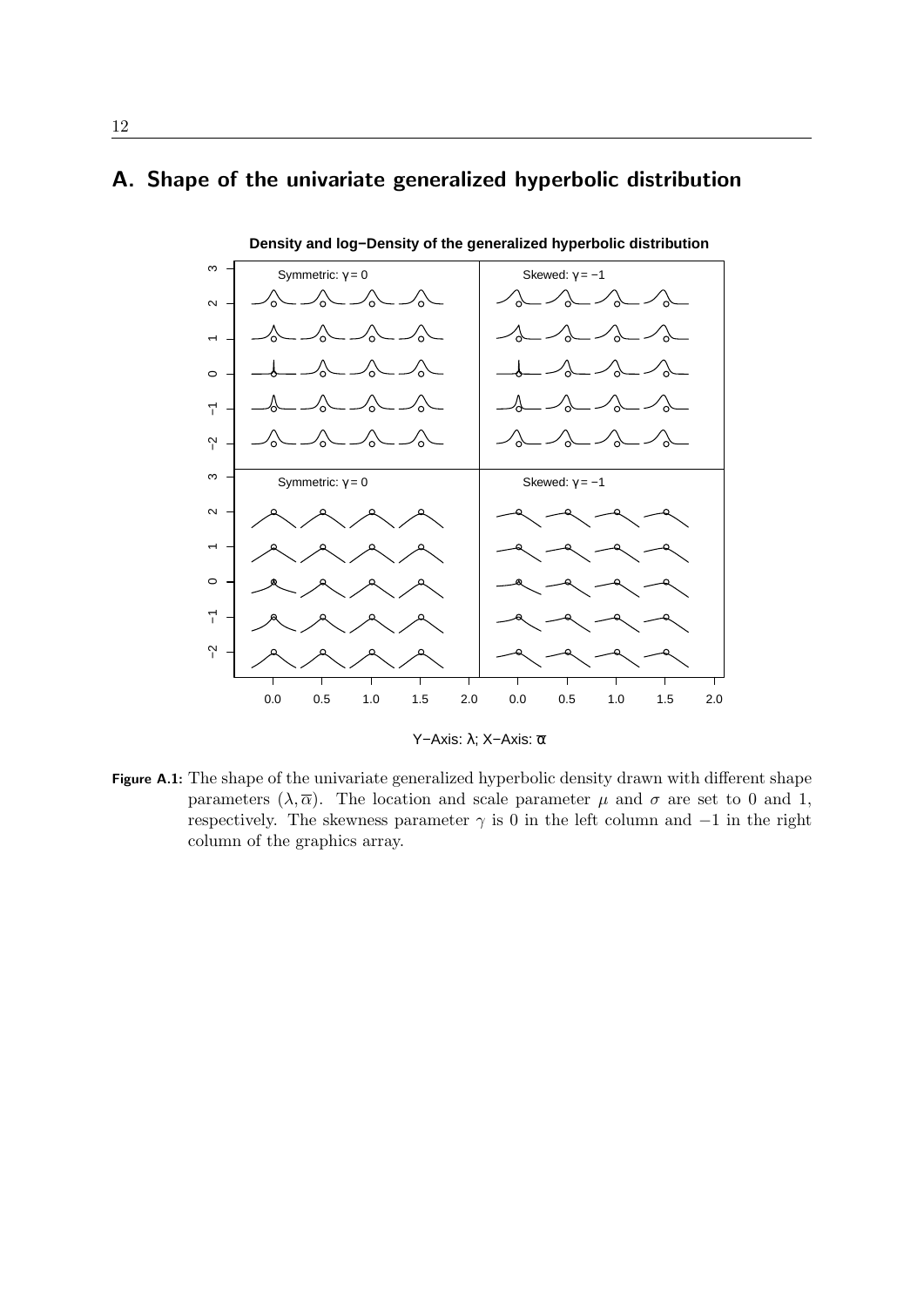# <span id="page-13-0"></span>B. Modified Bessel function of the third kind

The modified Bessel function of the third kind appears in the GH as well as in the GIG density [\(2.5,](#page-4-3) [C.1\)](#page-15-3). This function has the integral representation

$$
K_{\lambda}(x) = \frac{1}{2} \int_0^{\infty} w^{\lambda - 1} \exp\left\{-\frac{1}{2}x \left(w + w^{-1}\right)\right\} dw, \quad x > 0.
$$
 (B.1)

The substitution  $w = x\sqrt{\chi/\psi}$  can be used to obtain the following relation, which facilitates to bring the GH density [\(2.5\)](#page-4-3) into a closed-form expression.

<span id="page-13-1"></span>
$$
\int_0^\infty w^{\lambda - 1} \exp\left\{-\frac{1}{2} \left(\frac{\chi}{w} + w\psi\right)\right\} dw = 2 \left(\frac{\chi}{\psi}\right)^{\frac{\lambda}{2}} K_\lambda(\sqrt{\chi\psi})
$$
 (B.2)

When calculating the densities of the special cases of the GH density we can use the asymtotic relations for small arguments *x*.

<span id="page-13-4"></span>
$$
K_{\lambda}(x) \sim \Gamma(\lambda) 2^{\lambda - 1} x^{-\lambda} \quad \text{as} \quad x \downarrow 0 \quad \text{and} \quad \lambda > 0 \tag{B.3}
$$

and

<span id="page-13-3"></span>
$$
K_{\lambda}(x) \sim \Gamma(-\lambda) 2^{-\lambda - 1} x^{\lambda} \quad \text{as} \quad x \downarrow 0 \quad \text{and} \quad \lambda < 0. \tag{B.4}
$$

[\(B.4\)](#page-13-3) follows from [\(B.3\)](#page-13-4) and the observation that the Bessel function is symmetric with respect to the index *λ*:

<span id="page-13-2"></span>
$$
K_{\lambda}(x) = K_{-\lambda}(x) \tag{B.5}
$$

An asymptotic relation for large arguments *x* is given by

<span id="page-13-5"></span>
$$
K_{\lambda}(x) \sim \sqrt{\frac{\pi}{2}} x^{-\frac{1}{2}} e^{-x} \quad \text{as} \quad x \to \infty.
$$
 (B.6)

Also, for  $\lambda = 0.5$  the Bessel function can be stated explicitely with

$$
K_{0.5}(x) = K_{-0.5}(x) = \sqrt{\frac{\pi}{2x}}e^{-x}, \quad x > 0.
$$
 (B.7)

We refer to [Abramowitz and Stegun](#page-25-7) [\(1972\)](#page-25-7) for further information on Bessel functions.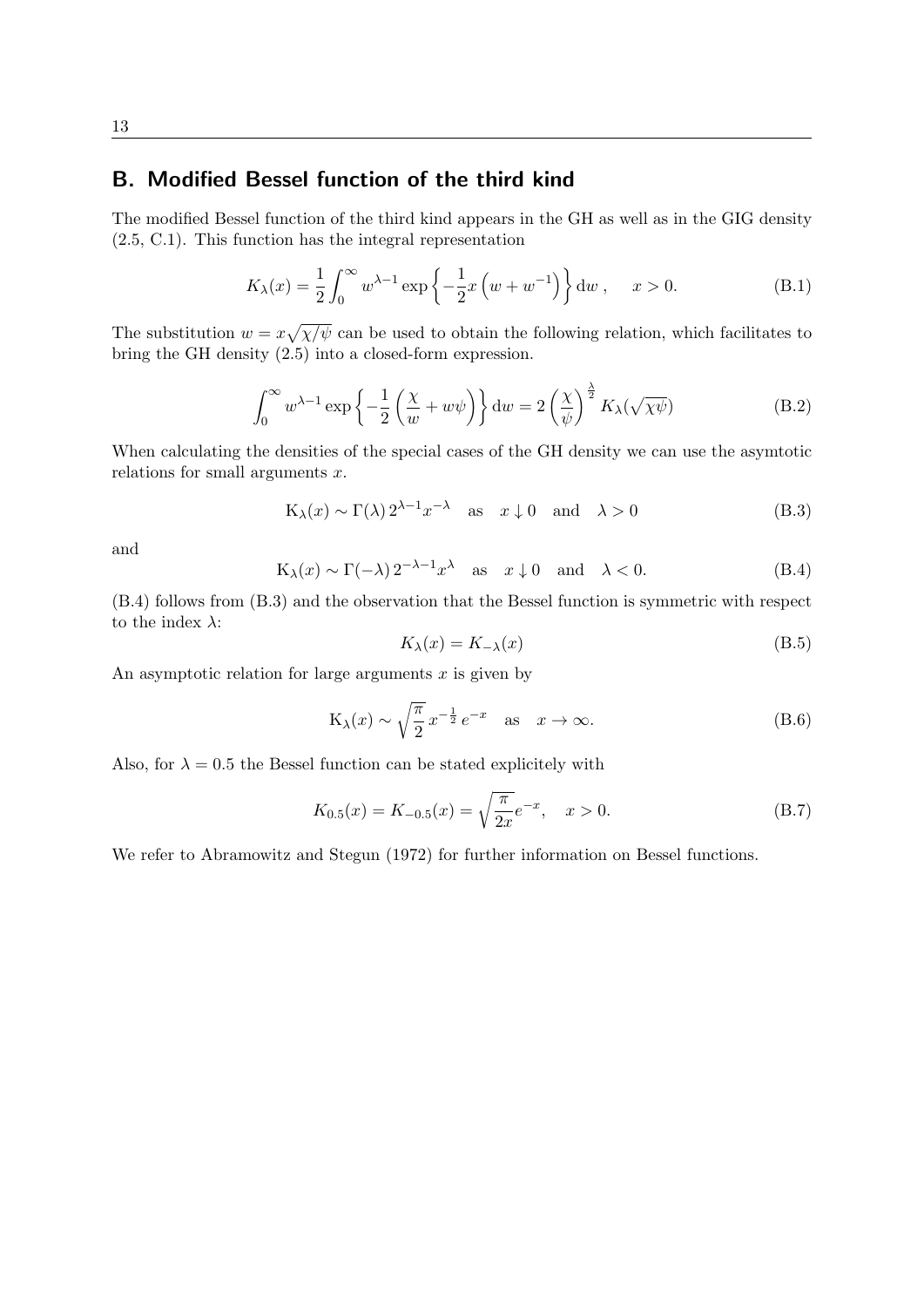

Figure B.1: The modified Bessel function of the third kind drawn with different indices *λ*.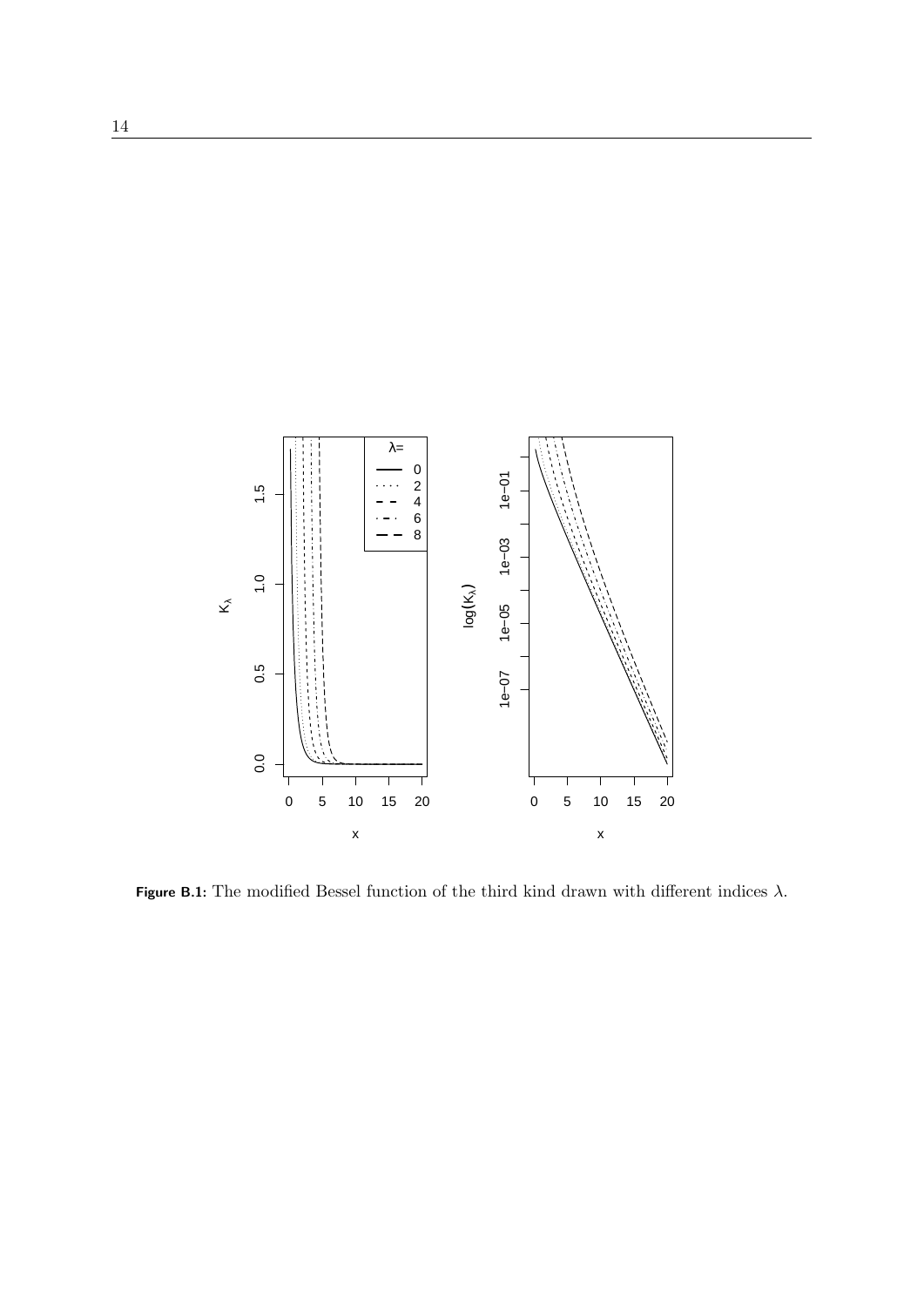### <span id="page-15-0"></span>C. Generalized Inverse Gaussian distribution

The density of a Generalized Inverse Gaussian (GIG) distribution is given as

<span id="page-15-3"></span>
$$
f_{GIG}(w) = \left(\frac{\psi}{\chi}\right)^{\frac{\lambda}{2}} \frac{w^{\lambda - 1}}{2K_{\lambda}(\sqrt{\chi\psi})} \exp\left\{-\frac{1}{2}\left(\frac{\chi}{w} + \psi w\right)\right\},\tag{C.1}
$$

with parameters satisfying

 $\chi > 0, \psi \geq 0, \quad \lambda < 0$  $\chi > 0, \psi > 0, \quad \lambda = 0$  $\chi \geq 0, \psi > 0, \quad \lambda > 0.$ 

The GIG density nests the inverse Gaussian (IG) density ( $\lambda = -0.5$ ) and contains many special cases as limits, among others the Gamma (Γ) and Inverse Gamma (IΓ) densities (cf. [C.1](#page-15-1) and [C.2](#page-16-0) below).

The moment generating function of the GIG distribution (cf. [Paolella](#page-26-1) [\(2007\)](#page-26-1)) is determined by

<span id="page-15-2"></span>
$$
\mathbb{M}_{GIG}(t) = \left(\frac{\psi}{\psi - 2t}\right)^{\lambda/2} \frac{\mathcal{K}_{\lambda}(\sqrt{\chi(\psi - 2t)})}{\mathcal{K}_{\lambda}(\sqrt{\chi\psi})}.
$$
 (C.2)

The *n*-th moment of a GIG distributed random variable *X* can be found to be

<span id="page-15-4"></span>
$$
\mathbb{E}\left[X^{n}\right] = \left(\frac{\chi}{\psi}\right)^{\frac{n}{2}} \frac{\mathcal{K}_{\lambda+n}(\sqrt{\chi\psi})}{\mathcal{K}_{\lambda}(\sqrt{\chi\psi})}.\tag{C.3}
$$

Furthermore,

<span id="page-15-5"></span>
$$
\mathbb{E}\left[\ln X\right] = \frac{\mathrm{d}\mathbb{E}\left[X^{\alpha}\right]}{\mathrm{d}\alpha}\bigg|_{\alpha=0}.\tag{C.4}
$$

Note that numerical calculations of  $\mathbb{E} [\ln X]$  may be performed with the integral representation as well. In the R package ghyp the derivative construction is implemented.

### <span id="page-15-1"></span>C.1. Gamma distribution

When  $\chi = 0$  and  $\lambda > 0$  the GIG distribution reduces to the Gamma (Γ) distribution:

$$
\lim_{\chi \downarrow 0} f_{GIG}(x|\lambda, \chi, \psi) = f_{\Gamma}(x|\lambda, 1/2\psi), \quad x \in \mathbb{R}, \lambda > 0, \chi > 0
$$
\n(C.5)

The density of  $X \sim \Gamma(\alpha, \beta)$  is

<span id="page-15-6"></span>
$$
f_{\Gamma}(w) = \frac{\beta^{\alpha}}{\Gamma(\alpha)} w^{\alpha - 1} \exp \{-\beta w\}.
$$
 (C.6)

The expected value and the variance are

$$
\mathbb{E}[X] = \frac{\beta}{\alpha} \quad \text{and} \quad \text{var}(X) = \frac{\alpha}{\beta^2},\tag{C.7}
$$

respectively. The expected value of the logarithm is  $\mathbb{E} [\ln X] = \psi(\alpha) - \ln(\beta)$  where  $\psi(\cdot)$  is the digamma function. We will see that this value is not needed to fit a multivariate variance gamma distribution (cf. [E.3\)](#page-20-0).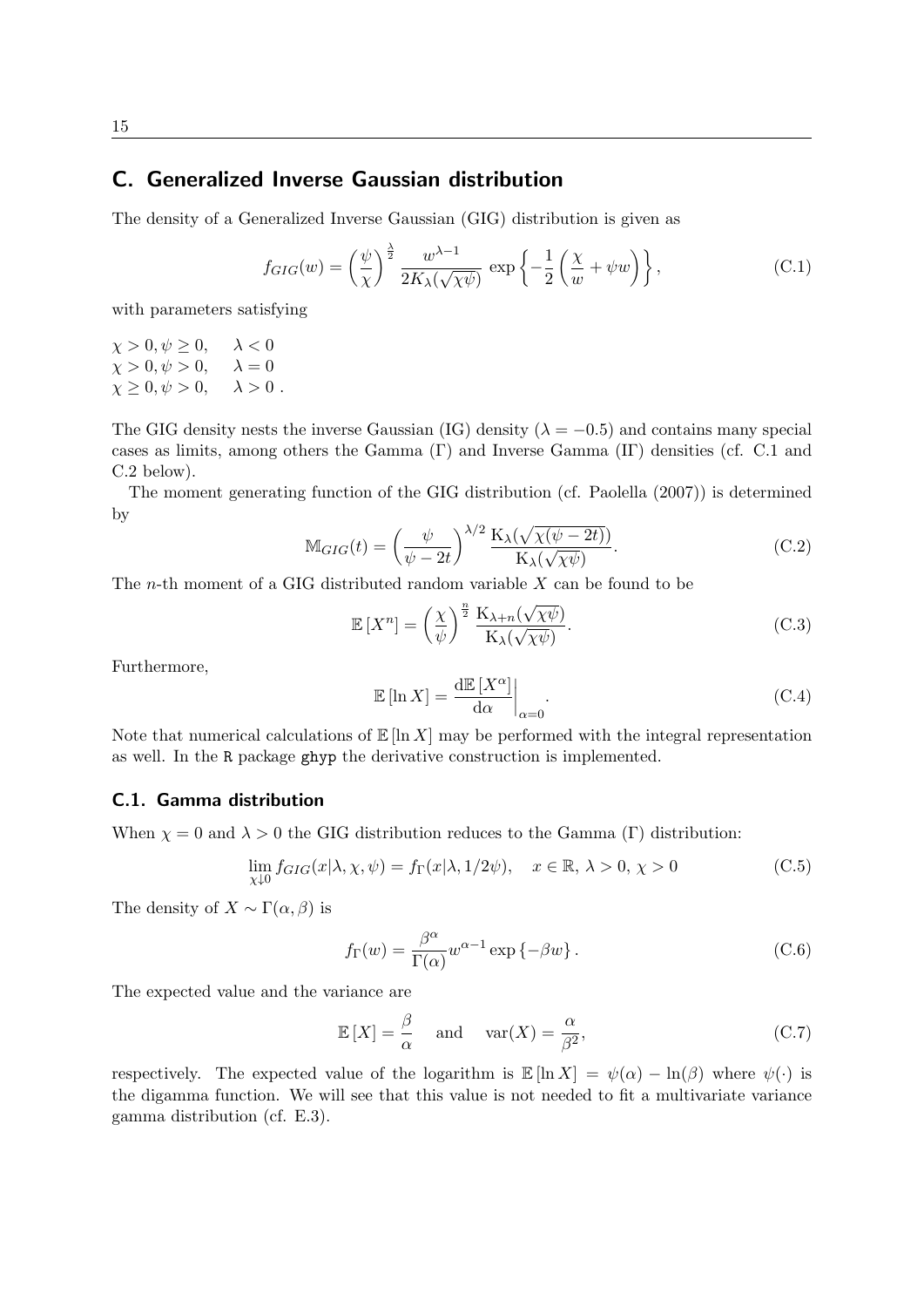#### <span id="page-16-0"></span>C.2. Inverse gamma distribution

When  $\psi = 0$  and  $\lambda < 0$  the GIG distribution reduces to the Inverse Gamma (IF) distribution:

$$
\lim_{\psi \downarrow 0} f_{GIG}(x|\lambda, \chi, \psi) = f_{\text{Ir}}(x| - \lambda, 1/2\chi), \quad x \in \mathbb{R}, \lambda < 0, \psi > 0 \tag{C.8}
$$

The density of  $X \sim \Pi(\alpha, \beta)$  is

<span id="page-16-2"></span>
$$
f_X(w) = \frac{\beta^{\alpha}}{\Gamma(\alpha)} w^{-\alpha - 1} \exp\left\{-\frac{\beta}{w}\right\}.
$$
 (C.9)

The expected value and the variance are

<span id="page-16-1"></span>
$$
\mathbb{E}[X] = \frac{\beta}{\alpha - 1} \quad \text{and} \quad \text{var}(X) = \frac{\beta^2}{(\alpha - 1)^2 (\alpha - 2)},\tag{C.10}
$$

and exist provided that  $\alpha > 1$  and  $\alpha > 2$ , respectively. The expected value of the logarithm is  $\mathbb{E} [\ln X] = \ln(\beta) - \psi(\alpha)$ . This value is required in order to fit a symmetric multivariate Student-t distribution by means of the MCECM algorithm (cf. [E.2\)](#page-19-3).



Figure C.1: The density and the log-density of the generalized inverse gaussian distribution drawn with different shape parameters  $(\lambda, \overline{\alpha})$ . See [\(4.3\)](#page-7-2) for the transformation from  $\overline{\alpha}$  to  $(\chi, \psi)$ .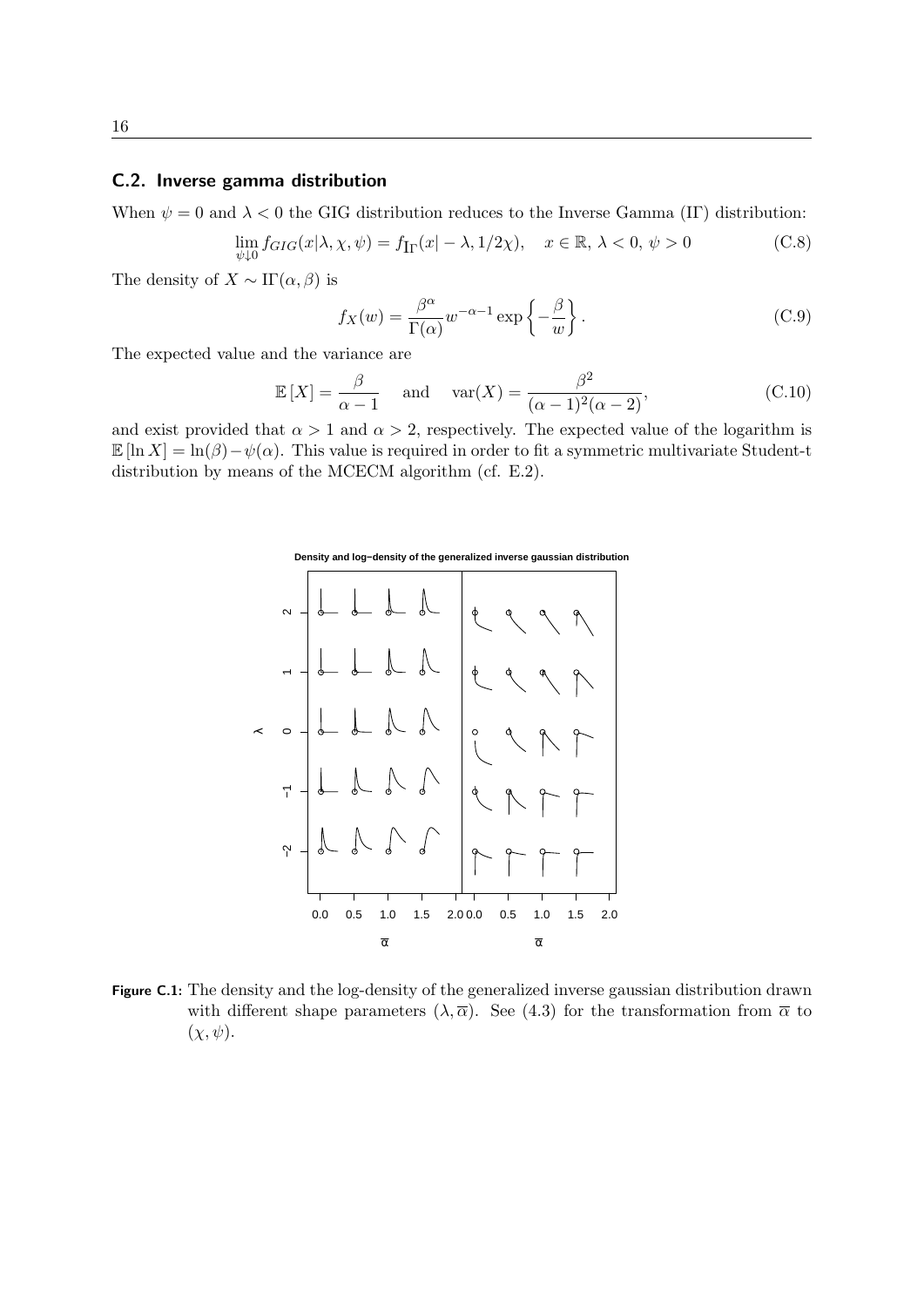# <span id="page-17-0"></span>D. Densities of the special cases of the GH distribution

As mentioned in section [3](#page-5-2) the GH distribution contains several special and limiting cases. In what follows the densities of the limiting cases are derived. In the case of a hyperbolic or normal NIG we simply fix the parameter  $\lambda$  either to  $(d+1)/2$  or  $-0.5$ .

#### <span id="page-17-1"></span>D.1. Student-t distribution

With relation [\(B.4\)](#page-13-3) it can be easily shown that when  $\psi \to 0$  and  $\lambda < 0$  the density of a GH distribution results in

$$
f_{\mathbf{X}}(\boldsymbol{x}) = \frac{\chi^{-\lambda}(\gamma^{\prime} \Sigma^{-1} \gamma)^{\frac{d}{2}-\lambda}}{(2\pi)^{\frac{d}{2}} |\Sigma|^{\frac{1}{2}} \Gamma(-\lambda) 2^{-\lambda-1}} \times \frac{K_{\lambda-\frac{d}{2}}(\sqrt{(\chi+Q(\boldsymbol{x}))\gamma^{\prime} \Sigma^{-1} \gamma}) e^{(\boldsymbol{x}-\mu)^{\prime} \Sigma^{-1} \gamma}}{(\sqrt{(\chi+Q(\boldsymbol{x}))\gamma^{\prime} \Sigma^{-1} \gamma})^{\frac{d}{2}-\lambda}}.
$$
(D.1)

As  $\gamma \rightarrow 0$  we obtain again with relation [\(B.4\)](#page-13-3) the symmetric multivariate Student-t density

$$
f_{\mathbf{X}}(\boldsymbol{x}) = \frac{\chi^{-\lambda} \Gamma(-\lambda + \frac{d}{2})}{\pi^{\frac{d}{2}} |\Sigma|^{\frac{1}{2}} \Gamma(-\lambda)} \times (\chi + \mathbf{Q}(\boldsymbol{x}))^{\lambda - \frac{d}{2}}.
$$
 (D.2)

We switch to the Student-t parametrization and set the degree of freedom  $\nu = -2\lambda^2$  $\nu = -2\lambda^2$  $\nu = -2\lambda^2$ . Because  $\psi = 0$  the transformation of  $\overline{\alpha}$  to  $\chi$  and  $\psi$  (cf. [4.3\)](#page-7-2) reduces to

<span id="page-17-2"></span>
$$
\chi = \overline{\alpha} \; \frac{K_{\lambda}(\overline{\alpha})}{K_{\lambda+1}(\overline{\alpha})} \stackrel{\overline{\alpha}\to 0}{\longrightarrow} 2\;(-\lambda - 1) = \nu - 2. \tag{D.3}
$$

Plugging in the values for  $\lambda$  and  $\nu$ , the densities take the form

<span id="page-17-4"></span>
$$
f_{\mathbf{X}}(x) = \frac{(\nu - 2)^{\frac{\nu}{2}} (\gamma' \Sigma^{-1} \gamma)^{\frac{\nu + d}{2}}}{(2\pi)^{\frac{d}{2}} |\Sigma|^{\frac{1}{2}} \Gamma(\frac{\nu}{2}) 2^{\frac{\nu}{2} - 1}} \times \frac{K_{\frac{\nu + d}{2}} (\sqrt{(\nu - 2 + Q(x)) \gamma' \Sigma^{-1} \gamma}) e^{(x - \mu)' \Sigma^{-1} \gamma}}{(\sqrt{(\nu - 2 + Q(x)) \gamma' \Sigma^{-1} \gamma})^{\frac{\nu + d}{2}}}
$$
(D.4)

and for the symmetric case as  $\gamma \to 0$ 

$$
f_{\mathbf{X}}(\boldsymbol{x}) = \frac{(\nu - 2)^{\frac{\nu}{2}} \Gamma(\frac{\nu + d}{2})}{\pi^{\frac{d}{2}} |\Sigma|^{\frac{1}{2}} \Gamma(\frac{\nu}{2})(\nu - 2 + Q(\boldsymbol{x}))^{\frac{\nu + d}{2}}}.
$$
(D.5)

It is important to note that the variance does not exist in the symmetric case for  $\nu \leq 2$  while for the asymmetric case the variance does not exist for  $\nu \leq 4$ . This is because the variance of an asymmetric GH distribution involves the variance of the mixing distribution. In case of a Student-t distribution, the mixing variable *w* is inverse gamma distributed and has finite variance only if  $\beta > 2$  which corresponds to  $\lambda < -2$ , i.e.  $\nu > 4$  (cf. [C.10\)](#page-16-1). Alternatively, in the univariate case, this can be seen by the fact that the Student-t density has regularly varying tails. For  $x \to \infty$ , one obtains

<span id="page-17-5"></span>
$$
f_X(x) = L(x) x^{-\nu - 1}, \quad \text{for } \gamma = 0
$$
 (D.6)

$$
f_X(x) = L(x) x^{-\frac{\nu}{2} - 1}, \quad \text{for } \gamma > 0,
$$
 (D.7)

where  $L(x)$  denotes a slowly varying function at  $\infty$ . The asymptotic relation for the modified Bessel function of the third kind  $(B.6)$  was applied to  $(D.4)$  to arrive at  $(D.7)$ .

<span id="page-17-3"></span><sup>&</sup>lt;sup>2</sup>Note that the  $(\lambda, \overline{\alpha}, \mu, \Sigma, \gamma)$  parametrization yields to a slightly different Student-t parametrization: In this package the parameter  $\Sigma$  denotes the variance in the multivariate case and the standard deviation in the univariate case. Thus, set  $\sigma = \sqrt{\nu/(\nu - 2)}$  in the univariate case to get the same results as with the standard R implementation of the Student-t distribution.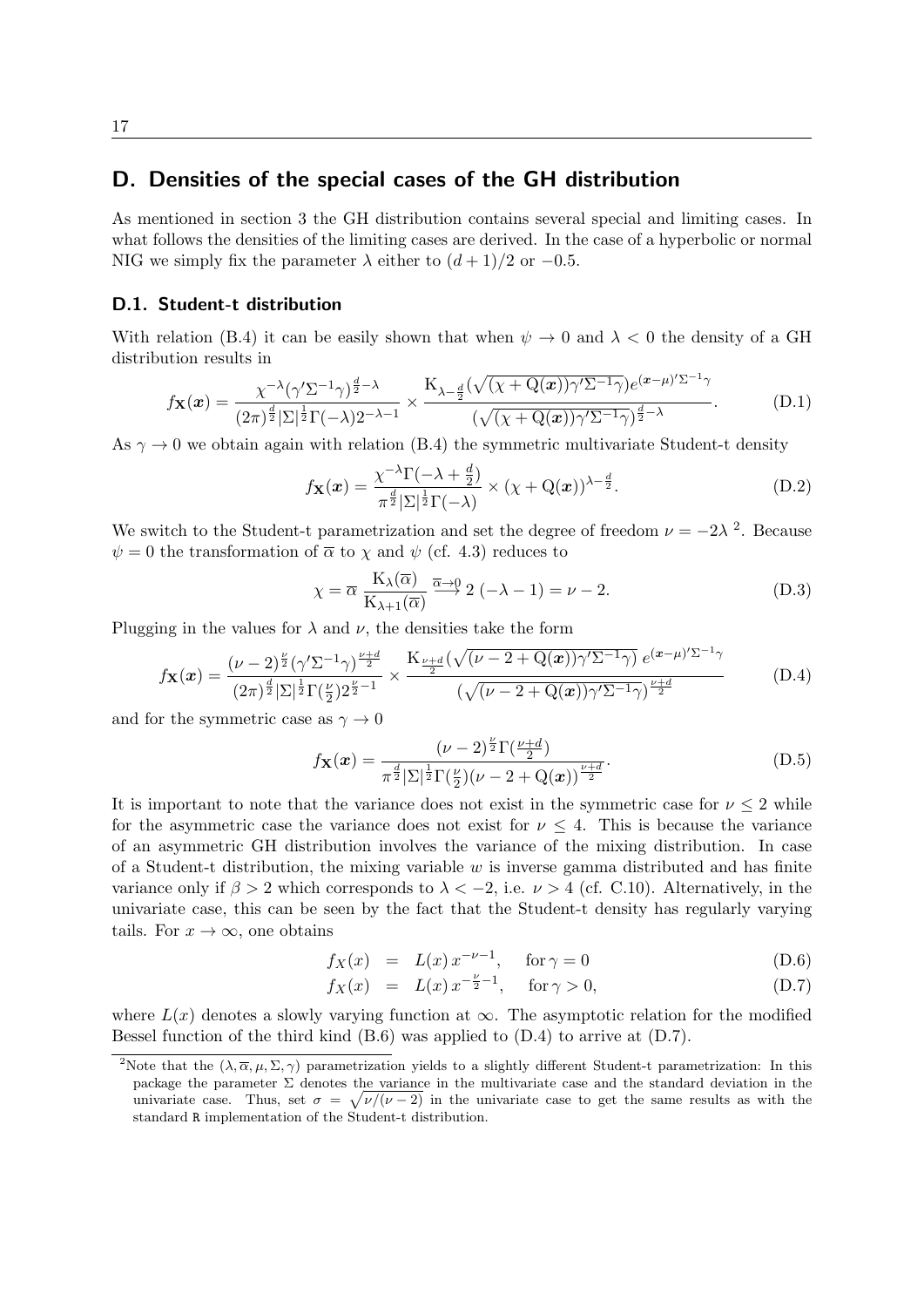#### <span id="page-18-0"></span>D.2. Variance gamma distribution

Relation [\(B.3\)](#page-13-4) can be used again to show that for  $\chi \to 0$  and  $\lambda > 0$  the density of the GH distribution results in

$$
f_{\mathbf{X}}(\boldsymbol{x}) = \frac{\psi^{\lambda}(\psi + \gamma^{\prime} \Sigma^{-1} \gamma)^{\frac{d}{2} - \lambda}}{(2\pi)^{\frac{d}{2}} |\Sigma|^{\frac{1}{2}} \Gamma(\lambda) 2^{\lambda - 1}} \times \frac{K_{\lambda - \frac{d}{2}}(\sqrt{Q(\boldsymbol{x})(\psi + \gamma^{\prime} \Sigma^{-1} \gamma)}) e^{(\boldsymbol{x} - \mu)^{\prime} \Sigma^{-1} \gamma}}{(\sqrt{Q(\boldsymbol{x})(\psi + \gamma^{\prime} \Sigma^{-1} \gamma)})^{\frac{d}{2} - \lambda}}.
$$
 (D.8)

In the case of a variance gamma distribution the transformation of  $\bar{\alpha}$  to  $\chi$  and  $\psi$  (cf. [4.3\)](#page-7-2) reduces to

<span id="page-18-2"></span>
$$
\psi = \overline{\alpha} \frac{K_{\lambda+1}(\overline{\alpha})}{K_{\lambda}(\overline{\alpha})} = 2\lambda
$$
 (D.9)

Thus, the density is

$$
f_{\mathbf{X}}(\boldsymbol{x}) = \frac{2\,\lambda^{\lambda}(2\lambda + \gamma^{\prime}\Sigma^{-1}\gamma)^{\frac{d}{2}-\lambda}}{(2\pi)^{\frac{d}{2}}|\Sigma|^{\frac{1}{2}}\Gamma(\lambda)} \times \frac{K_{\lambda-\frac{d}{2}}(\sqrt{Q(\boldsymbol{x})(2\lambda+\gamma^{\prime}\Sigma^{-1}\gamma)})e^{(\boldsymbol{x}-\mu)^{\prime}\Sigma^{-1}\gamma}}{(\sqrt{Q(\boldsymbol{x})(2\lambda+\gamma^{\prime}\Sigma^{-1}\gamma)})^{\frac{d}{2}-\lambda}}.
$$
(D.10)

A limiting case arises when  $Q(x) \to 0$ , that is when  $x - \mu \to 0$ . As long as  $\lambda - \frac{d}{2} > 0$  relation [\(B.3\)](#page-13-4) can be used to verify that the density reduces to

$$
f_{\mathbf{X}}(\boldsymbol{x}) = \frac{\psi^{\lambda}(\psi + \gamma' \Sigma^{-1} \gamma)^{\frac{d}{2} - \lambda} \Gamma(\lambda - \frac{d}{2})}{2^d \pi^{\frac{d}{2}} |\Sigma|^{\frac{1}{2}} \Gamma(\lambda)}.
$$
(D.11)

By replacing  $\psi$  with 2 $\lambda$  the limiting density is obtained in the  $(\lambda, \overline{\alpha}, \mu, \Sigma, \gamma)$ -parametrization.<sup>[3](#page-18-3)</sup> For  $\lambda - \frac{d}{2} \leq 0$  the density diverges. <sup>[4](#page-18-4)</sup>

# <span id="page-18-1"></span>E. Conditional density of the mixing variable *W*

Performing the E-Step of the MCECM algorithm requires the calculation of the conditional expectation of  $w_i$  given  $x_i$ . In this section the conditional density is derived.

<span id="page-18-3"></span><sup>&</sup>lt;sup>3</sup>The numeric implementation in R uses spline interpolation for the case where  $\lambda - \frac{d}{2} > 0$  and  $Q(x) < \epsilon$ .

<span id="page-18-4"></span><sup>&</sup>lt;sup>4</sup>The current workaround in R simply sets observations where  $Q(x) < \epsilon$  to  $\epsilon$  when  $\lambda - \frac{d}{2} \leq 0$ .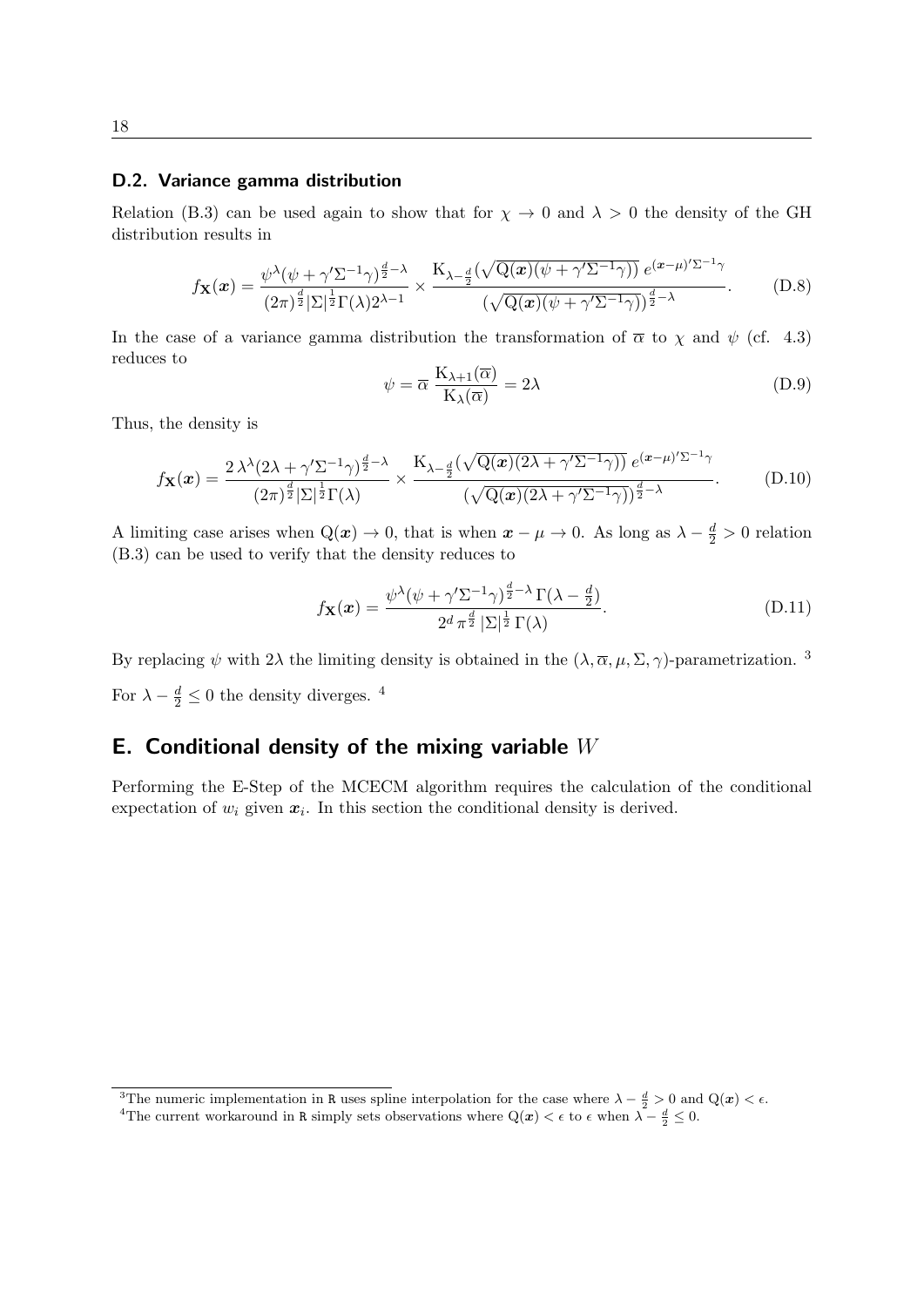#### <span id="page-19-0"></span>E.1. Generalized hyperbolic, hyperbolic and NIG distribution

The mixing term *w* is GIG distributed. By using  $(2.5)$  and  $(C.1)$  the density of  $w_i$  given  $x_i$  can be calculated to be again the GIG density with parameters  $(\lambda - \frac{d}{2})$  $\frac{d}{2}, \mathrm{Q}(\boldsymbol{x}) + \chi, \psi + \gamma' \Sigma^{-1} \gamma \Big).$ 

<span id="page-19-2"></span>
$$
f_{w|x}(w) = \frac{f_{\mathbf{X},W}(\mathbf{x}, w)}{f_{\mathbf{X}}(\mathbf{x})}
$$
  
\n
$$
= \frac{f_{\mathbf{X}|W}(\mathbf{x})f_{GIG}(w)}{\int_0^\infty f_{\mathbf{X}|W}(\mathbf{x})f_{GIG}(w)dw}
$$
  
\n
$$
= \left(\frac{\gamma' \Sigma^{-1} \gamma + \psi}{\mathrm{Q}(\mathbf{x}) + \chi}\right)^{0.5(\lambda - \frac{d}{2})} \times
$$
  
\n
$$
\frac{w^{\lambda - \frac{d}{2} - 1} \exp\left\{-\frac{1}{2} \left(\frac{\mathrm{Q}(x) + \chi}{w} + w \left(\gamma' \Sigma^{-1} \gamma + \psi\right)\right)\right\}}{2 K_{\lambda - \frac{d}{2}} (\sqrt{(\mathrm{Q}(\mathbf{x}) + \chi}) \left(\gamma' \Sigma^{-1} \gamma + \psi\right))}
$$
(E.1)

### <span id="page-19-1"></span>E.2. Student-t distribution

The mixing term *w* is IF distributed. Again, the conditional density of  $w_i$  given  $x_i$  results in the GIG density. The equations [\(2.5\)](#page-4-3) and [\(C.9\)](#page-16-2) were used. The parameters of the GIG density are  $(\lambda - \frac{d}{2})$  $\frac{d}{2}$ , Q(x) +  $\chi$ ,  $\gamma' \Sigma^{-1} \gamma$ ). When  $\gamma$  becomes 0 the conditional density reduces to the IΓ density with parameters  $\left(\frac{d}{2} - \lambda, \frac{Q(x)+\chi}{2}\right)$ .

<span id="page-19-3"></span>
$$
f_{w|x}(w) = \frac{f_{\mathbf{X},W}(\mathbf{x},w)}{f_{\mathbf{X}}(\mathbf{x})}
$$
  
\n
$$
= \frac{f_{\mathbf{X}|W}(\mathbf{x})f_{\text{Ir}}(w)}{\int_0^\infty f_{\mathbf{X}|W}(\mathbf{x})f_{\text{Ir}}(w)dw}
$$
  
\n
$$
= \left(\frac{\gamma \Sigma^{-1} \gamma}{Q(\mathbf{x}) + \chi}\right)^{0.5(\lambda - \frac{d}{2})} \times \frac{w^{\lambda - \frac{d}{2} - 1} \exp\left\{-\frac{1}{2} \left(\frac{Q(x) + \chi}{w} + w \gamma' \Sigma^{-1} \gamma\right)\right\}}{2K_{\lambda - \frac{d}{2}}(\sqrt{(Q(\mathbf{x}) + \chi)\gamma' \Sigma^{-1} \gamma})}
$$
(E.2)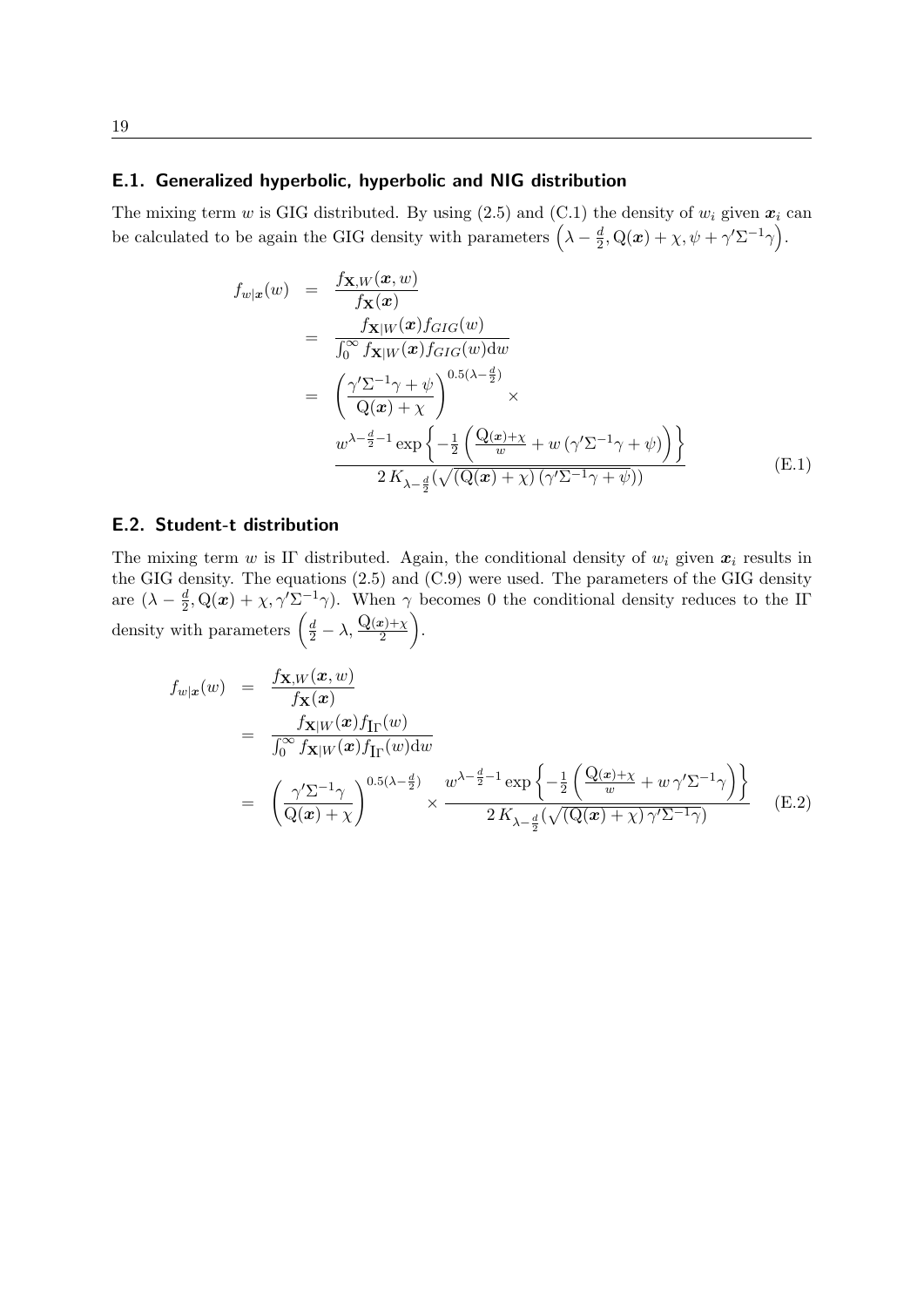#### <span id="page-20-0"></span>E.3. Variance gamma distribution

The mixing term *w* is Γ distributed. By using [\(2.5\)](#page-4-3) and [\(C.6\)](#page-15-6) the density of  $w_i$  given  $x_i$  can be calculated to be again the GIG density with parameters  $(\lambda - \frac{d}{2})$  $\frac{d}{2}, \mathrm{Q}(\boldsymbol{x}), \psi + \gamma' \Sigma^{-1} \gamma \Big).$ 

$$
f_{w|x}(w) = \frac{f_{\mathbf{X},W}(x,w)}{f_{\mathbf{X}}(x)} \n= \frac{f_{\mathbf{X}|W}(x)f_{\Gamma}(w)}{\int_0^\infty f_{\mathbf{X}|W}(x)f_{\Gamma}(w)dw} \n= \left(\frac{\gamma'\Sigma^{-1}\gamma + \psi}{Q(x)}\right)^{0.5(\lambda - \frac{d}{2})} \times \n\frac{w^{\lambda - \frac{d}{2}-1} \exp\left\{-\frac{1}{2}\left(\frac{Q(x)}{w} + w(\gamma'\Sigma^{-1}\gamma + \psi)\right)\right\}}{2K_{\lambda - \frac{d}{2}}(\sqrt{Q(x)}(\gamma'\Sigma^{-1}\gamma + \psi))}
$$
\n(E.4)

### <span id="page-20-1"></span>F. Distribution objects

In the package ghyp we follow an object-oriented programming approach and introduce distribution objects. There are mainly four reasons for that:

- 1. Unlike most distributions the GH distribution involves at least 5 parameters which have to fulfill some consistency requirements. Consistency checks can be performed once for all when an object is initialized. In addition, constructors for different parametrizations can be added easily and do not necessitate a change of all the function headers.
- 2. Once initialized the common functions belonging to a distribution can be called conveniently by passing the distribution object. A repeated input of the parameters is avoided.
- 3. Distribution objects returned from fitting procedures can be directly passed to, e.g., the density function since fitted distribution objects add information to the distribution object and consequently inherit from the class of the distribution object.
- 4. Generic method dispatching can be used to provide a uniform interface to, e.g., calculate the expected value mean(distribution.object). Additionally, one can take advantage of generic programming since R provides virtual classes and some forms of polymorphism.

See appendix [H](#page-21-0) for several examples and [H.2](#page-22-0) for particular examples concerning the objectoriented approach.

# <span id="page-20-2"></span>G. Constructors

Before giving examples on how GH distribution objects can be initialized, let us list the constructor functions for different distributions and parametrizations. Note that the constructors below are used to initialize both, univariate and multivariate distributions.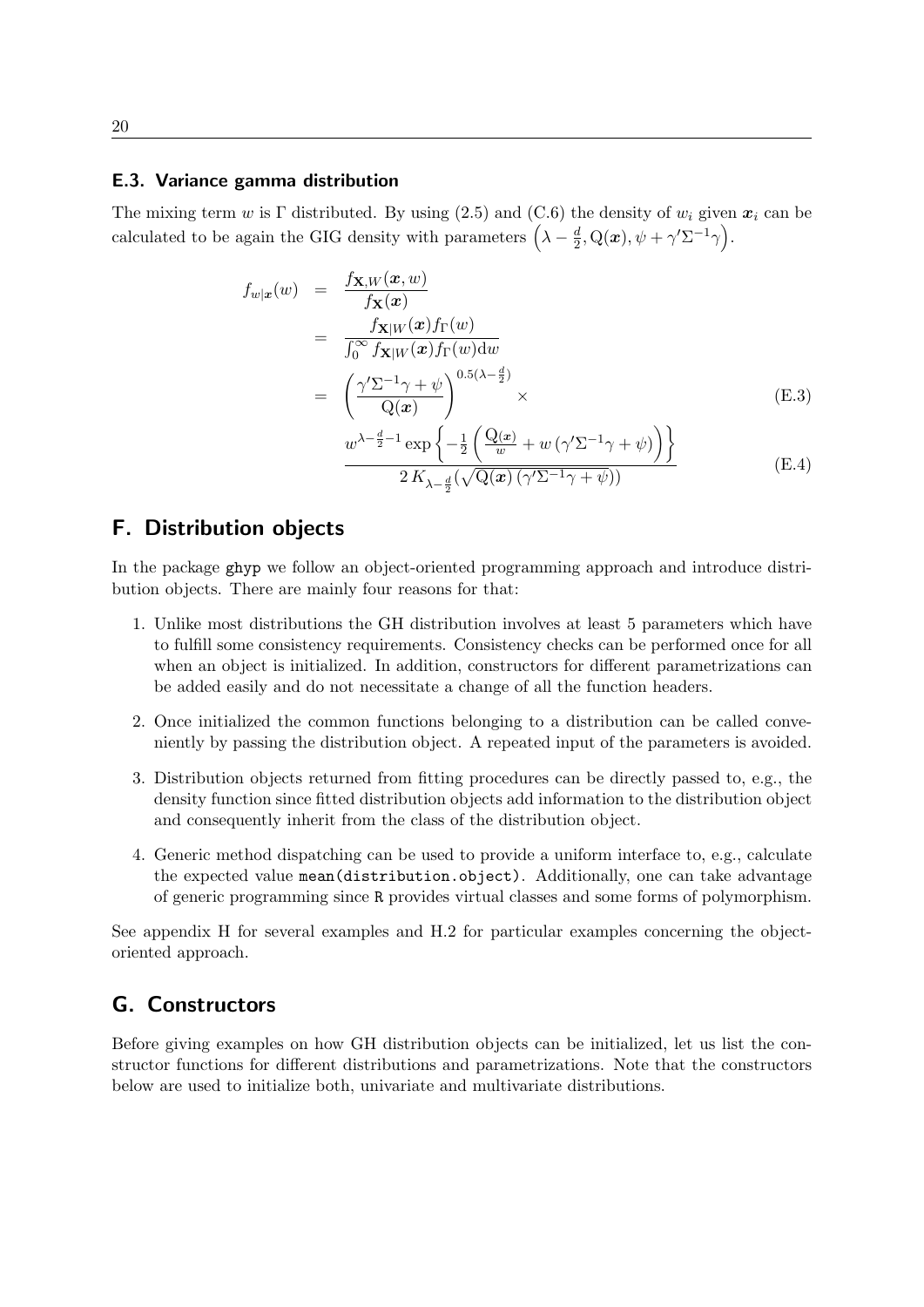|              | Parametrization                              |                                                     |                                                 |  |  |  |
|--------------|----------------------------------------------|-----------------------------------------------------|-------------------------------------------------|--|--|--|
| Distribution | $(\lambda, \chi, \psi, \mu, \Sigma, \gamma)$ | $(\lambda, \overline{\alpha}, \mu, \Sigma, \gamma)$ | $(\lambda, \alpha, \mu, \Delta, \delta, \beta)$ |  |  |  |
| GH.          | $ghyp$ ()                                    | $ghyp(, alpha.bar=x)$                               | ghyp.add()                                      |  |  |  |
| hyp          | $hyp(\ldots)$                                | $hyp(, alpha.bar=x)$                                | hyp.ad $(\ldots)$                               |  |  |  |
| NIG.         | $NIG($ $)$                                   | $NIG(\ldots, alpha.bar=x)$                          | NIG.add()                                       |  |  |  |
| Student-t    | $student.t(, chi=x)$                         | student.t()                                         | student.t.add()                                 |  |  |  |
| VG.          | $VG(\ldots, \psi)$                           | $VG(\ldots)$                                        | $VG.add(\ldots)$                                |  |  |  |

Apparently, the same constructor functions are used for the  $(\lambda, \chi, \psi, \mu, \Sigma, \gamma)$  and the  $(\lambda, \overline{\alpha}, \mu, \Sigma, \gamma)$ parametrization.

In case of the GH, hyp, and NIG distribution, the idea is that as long as the parameter alpha.bar is not submitted the  $(\lambda, \chi, \psi, \mu, \Sigma, \gamma)$  parametrization is used. Conversely, if alpha.bar is submitted, the  $(\lambda, \overline{\alpha}, \mu, \Sigma, \gamma)$  parametrization will be used and the parameters  $\chi$ and  $\psi$  are neglected. Thus, typing either ghyp(), hyp(), or NIG() initializes an distribution object in the  $(\lambda, \chi, \psi, \mu, \Sigma, \gamma)$  parametrization.

This is different for the Student-t and the VG distribution. Per default, these distributions are initialized in the  $(\lambda, \overline{\alpha}, \mu, \Sigma, \gamma)$  parametrization. In case of the Student-t distribution, the  $(\lambda, \chi, \psi, \mu, \Sigma, \gamma)$  parametrization is choosen as soon as a  $\chi$  (chi) is submitted which does not satisfy eq. [D.3](#page-17-2) In case of the VG distribution, the  $(\lambda, \chi, \psi, \mu, \Sigma, \gamma)$  parametrization is choosen as soon as a  $\psi$  (psi) is submitted which does not satisfy eq. [D.9](#page-18-2)

To get the standard Student-t parametrization (i.e. the R-core implementation) use student.t( $nu = nu$ , chi =  $nu$ ).

# <span id="page-21-0"></span>H. Examples

This section provides examples of distribution objects and the object-oriented approach as well as fitting to data and portfolio optimization.

#### <span id="page-21-1"></span>H.1. Initializing distribution objects

This example shows how GH distribution objects can be initialized by either using the  $(\lambda, \chi, \psi, \mu, \Sigma, \gamma)$ , the  $(\lambda, \overline{\alpha}, \mu, \Sigma, \gamma)$  or the  $(\lambda, \alpha, \mu, \Delta, \delta, \beta)$ -parametrization.

```
> ## Load the package "ghyp" and the data "smi.stocks" first
```

```
> library(ghyp)
```
- > ## Initialized a univariate GH distribution object with
- > ## the lambda/alpha.bar parametrization
- > ghyp(lambda=-2, alpha.bar=0.5, mu=10, sigma=5, gamma=1)

Asymmetric Generalized Hyperbolic Distribution:

Parameters:

|        | lambda alpha.bar | mu   | sigma | gamma |
|--------|------------------|------|-------|-------|
| $-2.0$ | 0.5              | 10.0 | 5.0   | 1.0   |

> ghyp.ad(lambda=-2, alpha=1, beta = 0.5, mu=10, delta=1)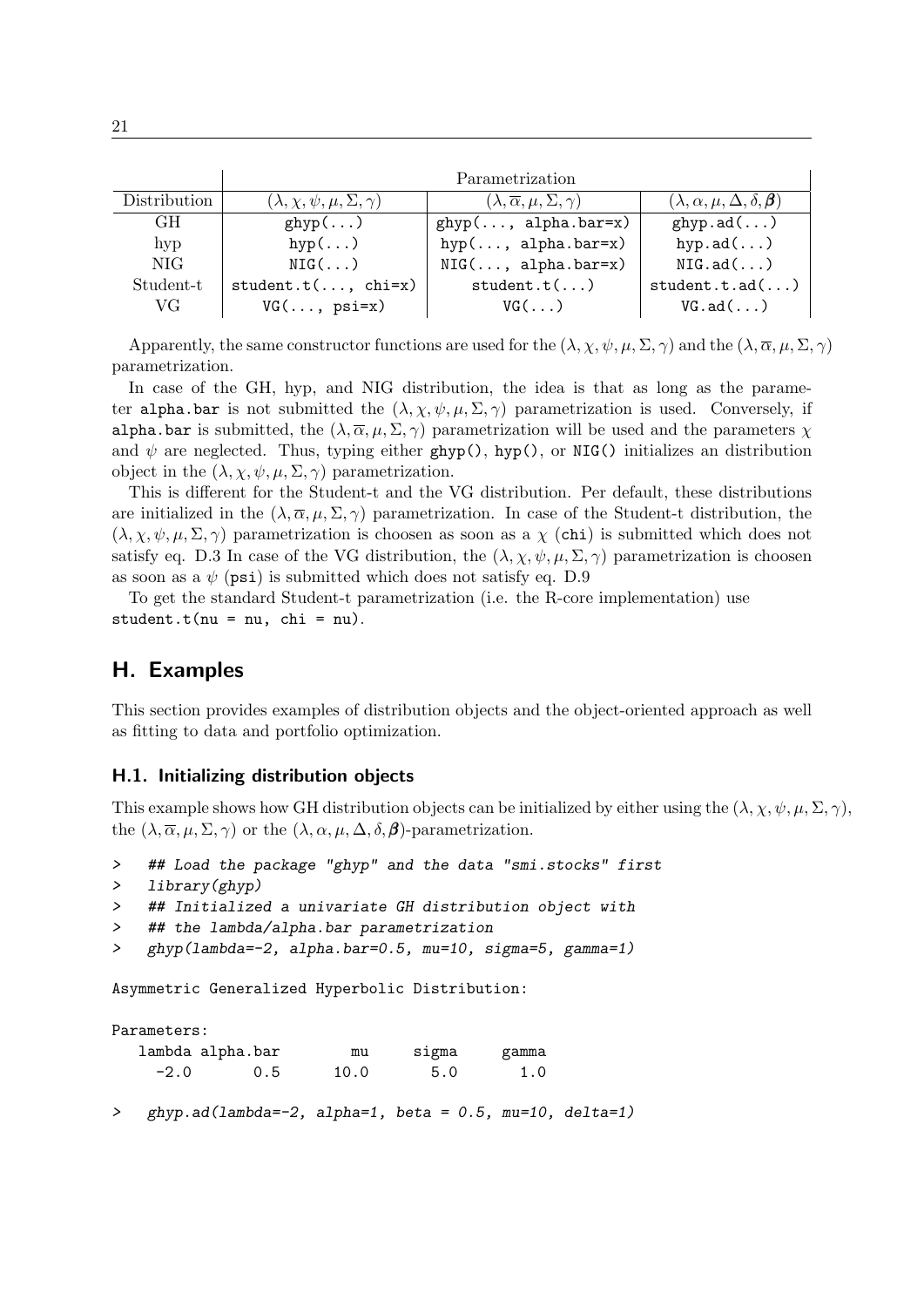22

Asymmetric Generalized Hyperbolic Distribution: Parameters: lambda alpha delta beta mu -2.0 1.0 1.0 0.5 10.0 > ## Initialized a multivariate GH distribution object with > ## the lambda/chi/psi parametrization > ghyp(lambda=-2, chi=5, psi=0.1, mu=10:11, sigma=diag(5:6), gamma=-1:0) Asymmetric Generalized Hyperbolic Distribution: Parameters: lambda chi psi -2.0 5.0 0.1 mu: [1] 10 11 sigma:  $[,1]$   $[,2]$  $[1,] 5 0$ [2,] 0 6 gamma:

 $[1] -1 0$ 

# <span id="page-22-0"></span>H.2. Object-oriented approach

First of all a GH distribution object is initialized and a consistency check takes place. The second command shows how the initialized distribution object is passed to the density function. Then a Student-t distribution is fitted to the daily log-returns of the Novartis stock. The fitted distribution object is passed to the quantile function. Since the fitted distribution object inherits from the distribution object this constitutes no problem.

The generic methods hist, pairs, coef, plot, lines, transform,  $\beta$ , mean and vcov are defined for distribution objects inheriting from the class ghyp.

The generic methods *logLik*,  $AIC$  and *summary* are added for the class  $m1e$ .ghyp, inheriting from the class ghyp.

## Consistency check when initializing a GH distribution object. ## Valid input: univariate.ghyp.object  $\leq$  student.t(nu = 3.5, mu = 10,  $sigma = 5$ , gamma = 1) ## Passing a distribution object to the density function dghyp(10:14,univariate.ghyp.object)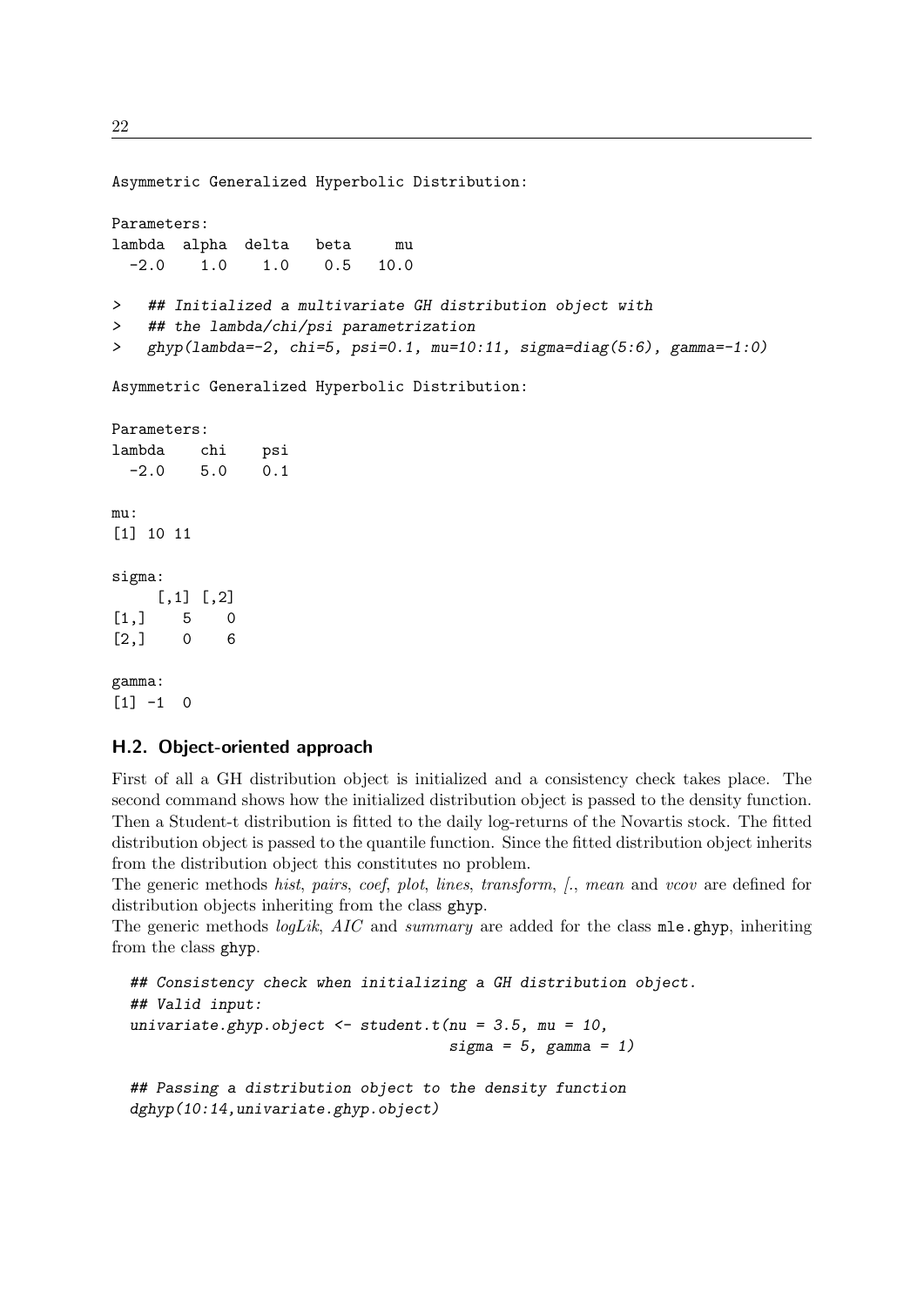```
## Passing a fitted distribution object to the quantile function
fitted.ghyp.object <- fit.tuv(smi.stocks[,"Novartis"], silent = TRUE)
qghyp(c(0.01,0.05),fitted.ghyp.object)
## Generic method dispatching: the histogram method
hist(fitted.ghyp.object, legend.cex = 0.7)
## Generic programming:
mean(fitted.ghyp.object) ## fitted.ghyp.object is of class
                             ## "mle.ghyp" which extends "ghyp"
```

```
vcov(univariate.ghyp.object)
```
### <span id="page-23-0"></span>H.3. Fitting generalized hyperbolic distributions to data

A multivariate NIG distribution is fitted to the daily returns of three swiss blue chips: Credit Suisse, Nestle and Novartis. A pairs plot is drawn in order to do some graphical diagnostics of the accuracy of the fit.

```
> data(smi.stocks)
> fitted.returns.mv <- fit.NIGmv(data=smi.stocks[1:500,c("CS","Nestle","Novartis")],
                                  silent=TRUE)
> pairs(fitted.returns.mv, cex=0.5, nbins=20)
```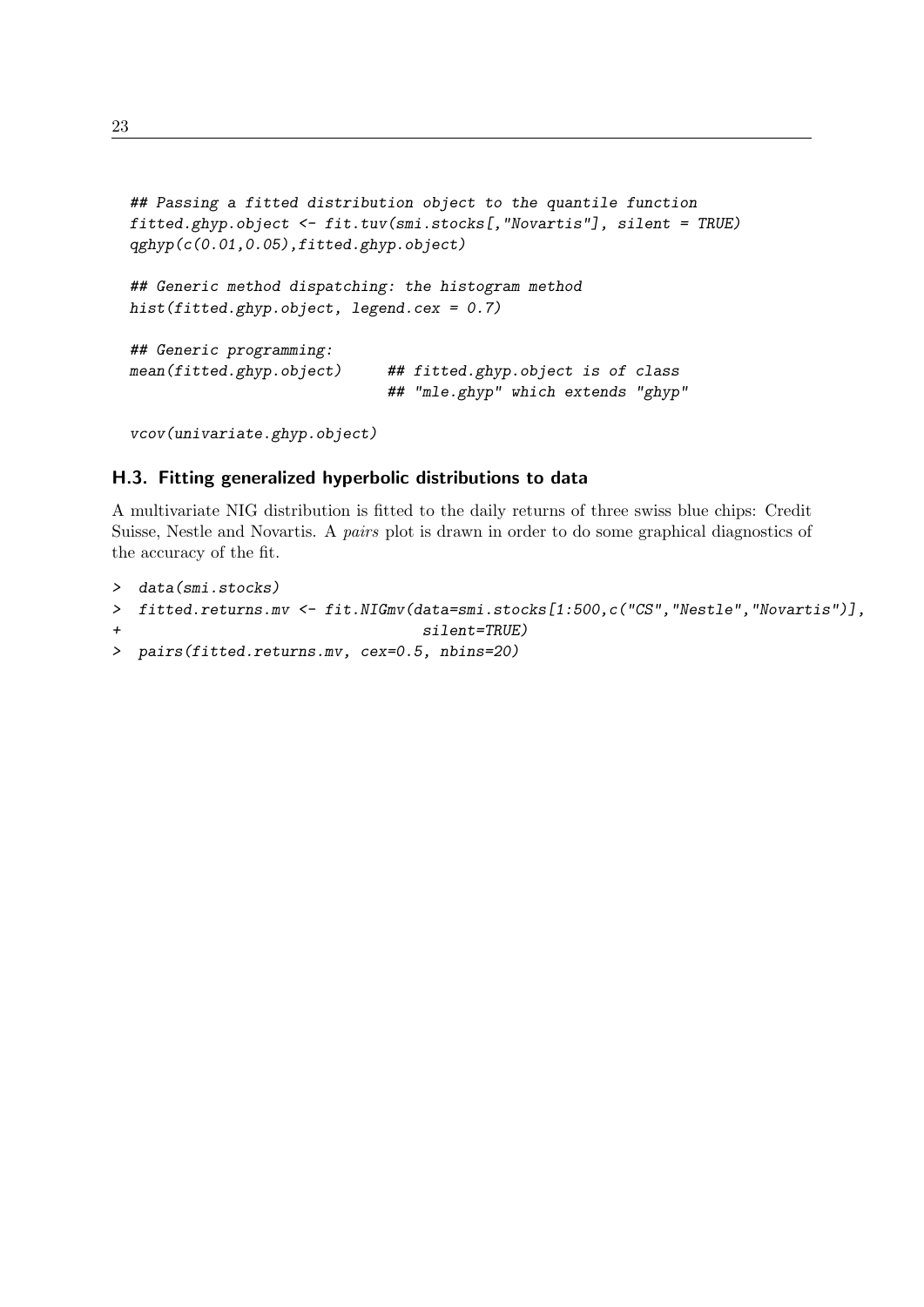

In the following part daily log-returns of the SMI are fitted to the hyperbolic distribution. Again, some graphical verification is done to check the accuracy of the fit.

- > fitted.smi.returns <- fit.hypuv(data=smi.stocks[,c("SMI")],silent=TRUE)
- >  $par(mfrow=c(1,3))$
- > hist(fitted.smi.returns,ghyp.col="blue",legend.cex=0.7)
- > hist(fitted.smi.returns,log.hist=T,nclass=30,plot.legend=F,ghyp.col="blue")
- > qqghyp(fitted.smi.returns,plot.legend=T,legend.cex=0.7)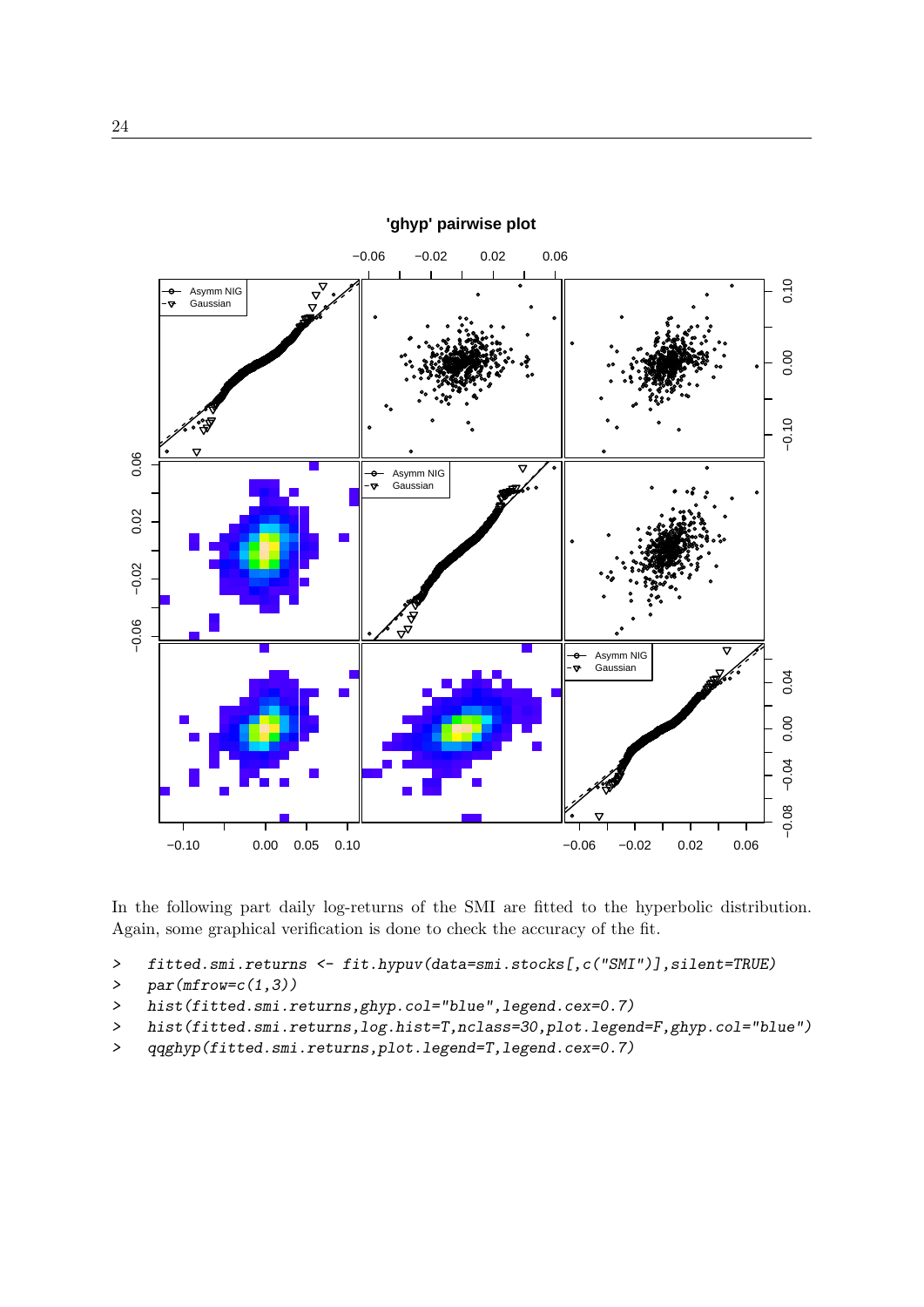

# **References**

- <span id="page-25-7"></span>Milton Abramowitz and Irene A. Stegun. Handbook of mathematical functions. Dover books on mathematics. Dover, New York, NY, 9. dover printing edition, 1972. ISBN 0486612724.
- <span id="page-25-0"></span>O. E. Barndorff-Nielsen. Exponentially decreasing distributions for the logarithm of particle size. Proceedings of the Royal Society of London. Series A, Mathematical and Physical Sciences, 353(1674):401–419, 1977.
- <span id="page-25-4"></span>O. E. Barndorff-Nielsen. Normal inverse Gaussian distributions and stochastic volatility modelling. Scandinavian Journal of Statistics, 24(1):1–13, 1997a.
- <span id="page-25-5"></span>O. E. Barndorff-Nielsen. Processes of normal inverse gaussian type. Finance and Stochastics, 2  $(1):41–68, 1997b.$
- <span id="page-25-1"></span>O. E. Barndorff-Nielsen and O. Halgreen. Infinite divisibility of the hyperbolic and generalized inverse gaussian distribution. Zeitschrift für Wahrscheinlichkeitstheorie und verwandte Gebiete, 38(4):309–311, 1977.
- <span id="page-25-2"></span>Ole E. Barndorff-Nielsen and Karsten Prause. Apparent scaling. Finance and Stochastics, 5(1): 103–113, 2001.
- <span id="page-25-6"></span>B. M. Bibby and M. Sørensen. A hyperbolic diffusion model for stock prices. Finance  $\mathcal{B}$ Stochastics 2, pages 25–41, 1997.
- <span id="page-25-3"></span>Wolfgang Breymann, Alexandra Dias, and Paul Embrechts. Dependence Structures for Multivariate High–Frequency Data in Finance. Quantitative Finance, 3(1):1–14, 2003.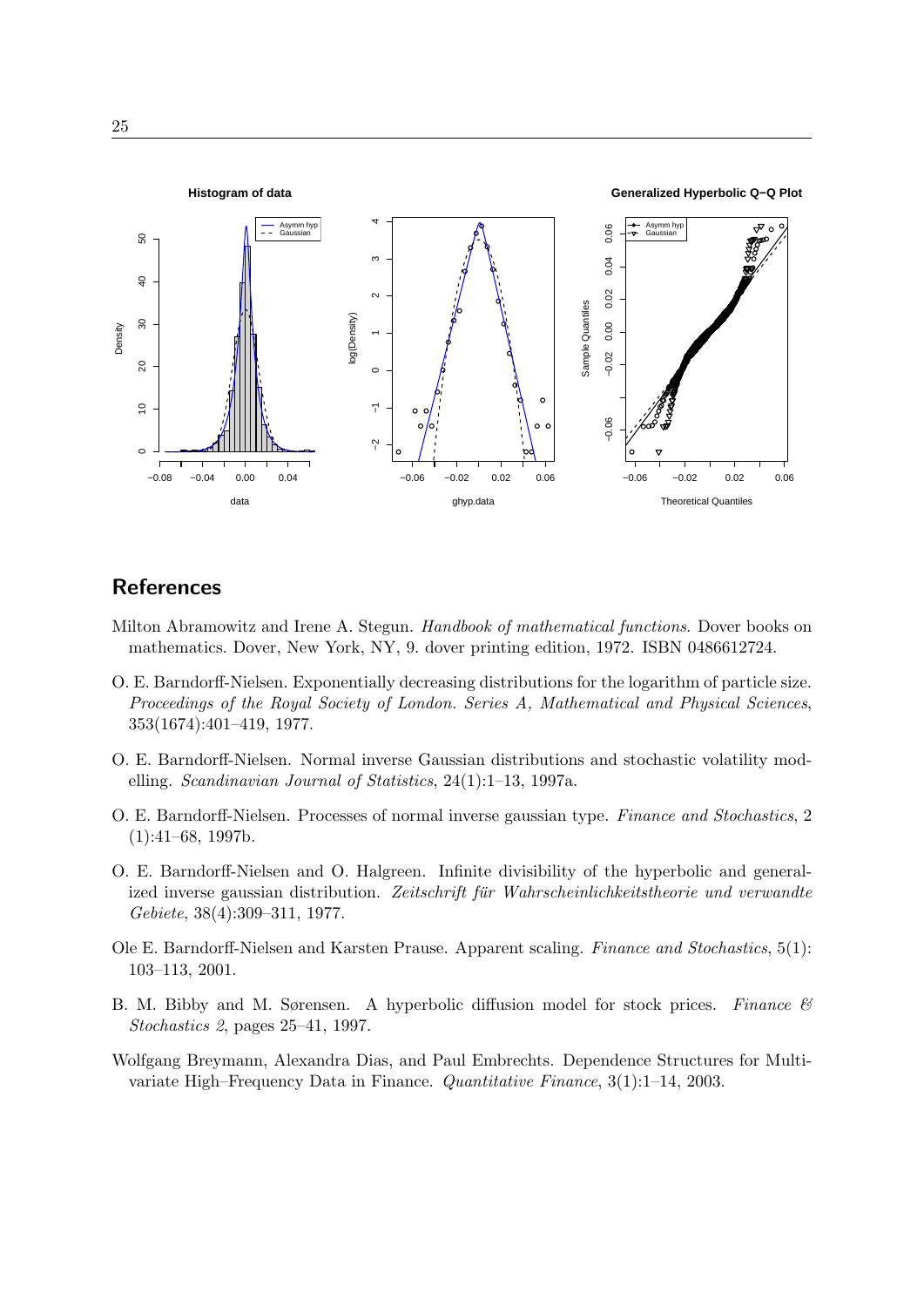- <span id="page-26-10"></span>Ying Chen, Wolfgang Härdle, and Seok–Oh Jeong. Nonparametric Risk Management with Generalized Hyperbolic Distributions, volume  $1063$  of Preprint / Weierstraß–Institut für Angewandte Analysis und Stochastik. WIAS, Berlin, 2005.
- <span id="page-26-13"></span>Rama Cont and Peter Tankov. Financial Modelling with Jump Processes. Chapman & Hall/CRC Financial Mathematics Series, 2003.
- <span id="page-26-7"></span>James Davidson. Moment and memory properties of linear conditional heteroscedasticity models, and a new model. Journal of Business  $\mathscr B$  Economic Statistics, 22(1):16–29, January 2004.
- <span id="page-26-3"></span>A. P. Dempster, N. M. Laird, and D. B. Rubin. Maximum likelihood from incomplete data via the EM algorithm. Journal of the Royal Statistical Society, 39(1):1–38, 1977.
- <span id="page-26-5"></span>E. Eberlein and U. Keller. Hyperbolic distributions in finance. Bernoulli 1, pages 281–299, 1995.
- <span id="page-26-9"></span>E. Eberlein, U. Keller, and K. Prause. New insights into smile, mispricing and value at risk measures. Journal of Business 71, pages 371–405, 1998.
- <span id="page-26-8"></span>Kevin Fergusson and Eckhard Platen. On the distributional characterization of log-returns of a world stock index. Applied Mathematical Finance, 13(1):19–38, March 2006.
- <span id="page-26-6"></span>Lars Forsberg and Tim Bollerslev. Bridging the gap between the distribution of realized (ECU) volatility and arch modelling (of the EURO): the GARCH-NIG model. 17:535–548, 2002.
- <span id="page-26-14"></span>Stefan Kassberger. Efficient portfolio optimization in the multivariate generalized hyperbolic framework. SSRN eLibrary, 2007.
- <span id="page-26-11"></span>Stefan Kassberger and Rüdiger Kiesel. A fully parametric approach to return modelling and risk management of hedge funds. Financial markets and portfolio management, 20(4):472–491, 2006.
- <span id="page-26-12"></span>Dilip B. Madan, Peter Carr, and Eric C. Chang. The variance gamma process and option pricing. European Finance Review, 2:79–105, 1998.
- <span id="page-26-0"></span>Alexander J. McNeil. Free S-Plus and R library designed to accompany the book quantitative risk management: Concepts, techniques and tools. http://cran.rproject.org/web/packages/QRMlib/index.html, 2005.
- <span id="page-26-2"></span>Alexander J. McNeil, Rüdiger Frey, and Paul Embrechts. Quantitative risk management: Concepts, techniques and tools. Princeton University Press, Princeton, 2005. ISBN 978–0–691– 12255–7.
- <span id="page-26-4"></span>X.–L. Meng and D.–B. Rubin. Maximum likelihood estimation via the ECM algorithm: A general framework. Biometrika, 80(2):267–278, 1993.
- <span id="page-26-1"></span>Marc Paolella. Intermediate probability: A computational approach. Wiley, Chichester, 2007. ISBN 978–0–470–02637–3.